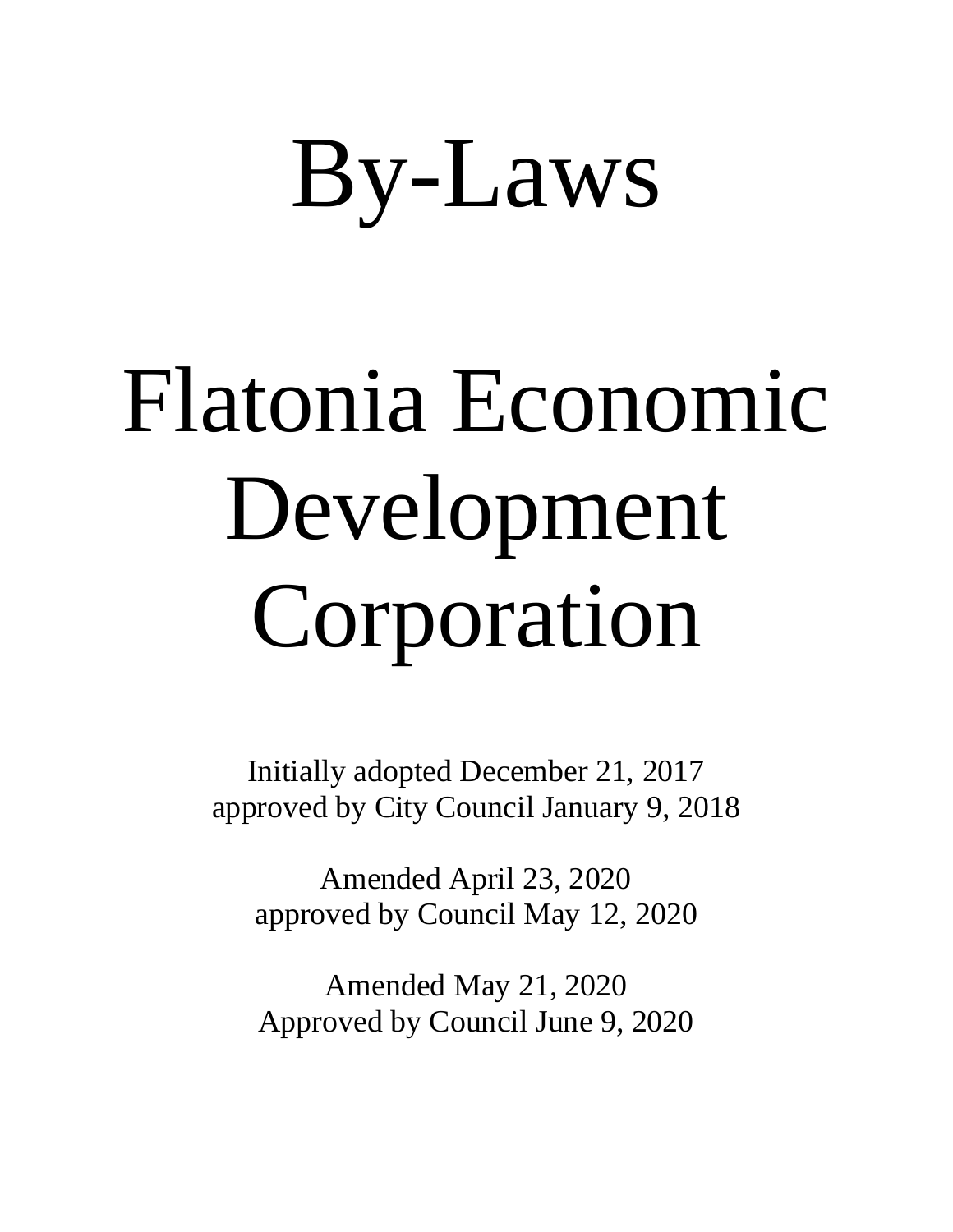# **RESOLUTION 2020.6.1**

# **A RESOLUTION OF THE CITY OF FLATONIA, TEXAS APPROVING AN AMENDMENT TO THE BYLAWS OF THE FLATONIA ECONOMIC DEVELOPMENT CORPORATION, AN INSTRUMENT OF THE CITY OF FLATONIA, TEXAS; AND CONTAINING OTHER PROVISIONS RELATING TO THE SUBJECT.**

**WHEREAS,** the City Council of the City of Flatonia, Texas has previously approved the Bylaws of the Flatonia Economic Development Corporation on January 9, 2018 and amended on May 12, 2020; and

**WHEREAS**, the said approved Bylaws contain a provision in which Sarah Novo, City Manager for the City of Flatonia, was named the registered agent for service of process for the Flatonia Economic Development Corporation; and

**WHEREAS,** the Board of Directors has recommended that the City Council of the City of Flatonia, Texas approve an amendment to the Bylaws wherein the provision that the name of the current City Manager is named as the new registered agent for service of process is amended to show the title City Manager and strike the verbiage that all changes must also be reflected in the Certificate of Formation (the "Articles"); and

**WHEREAS,** the City Council of the City of Flatonia, Texas has determined that the adoption of the proposed amendment to the Bylaws of the Flatonia Economic Development Corporation should be approved.

# **NOW, THEREFORE, BE IT RESOLVED BY THE CITY COUNCIL OF THE OF FLATONIA, TEXAS:**

**SECTION 1.** That the Bylaws of the Flatonia Economic Development Corporation, as amended, in the form attached hereto as Exhibit "A," be and they are hereby approved.

**SECTION 2.** That the amended Bylaws of the Flatonia Economic Development Corporation approved hereby shall govern the transaction of business by the Board of Directors of the Flatonia Economic Development Corporation.

**SECTION 3.** That the Bylaws of the Flatonia Economic Development Corporation, as amended, are effective immediately upon passage of this Resolution.

**SECTION 4**. That the City Council has found and determined that the meeting at which this resolution is considered is open to the public and that notice thereof was given in accordance with the provisions of the Texas Open Meetings Act.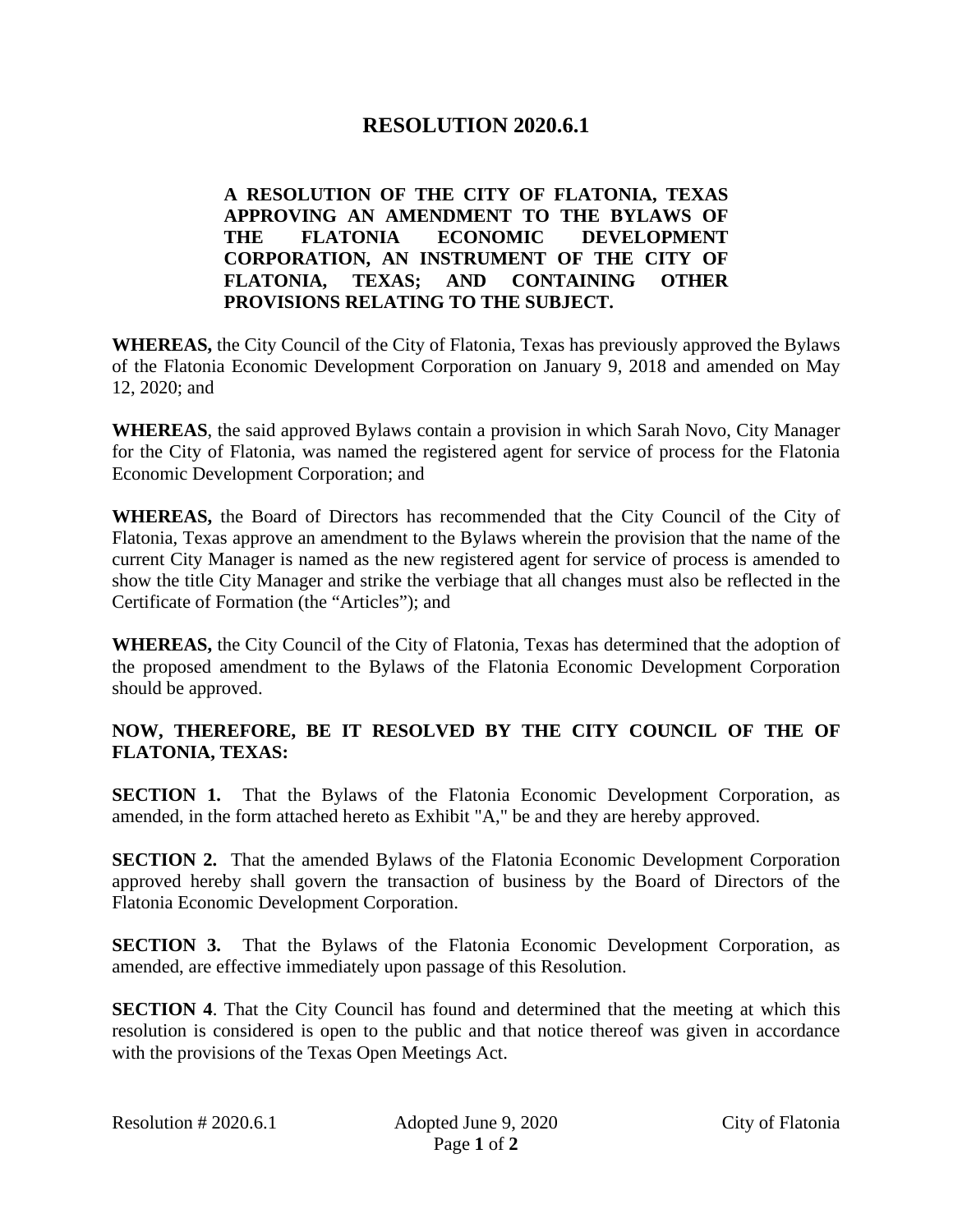PASSED AND APPROVED by the City Council of the City of Flatonia, Texas, on this the 9th day of June 2020.

# CITY OF FLATONIA, TEXAS

By: **Bryan Milson** Mayor

ATTEST:

ol

Melissa Brunner, TRMC, CMC **City Secretary** 

#### APPROVED AS TO FORM AND LEGALITY:

Marie Co

Maria Angela Flores Beck **City Attorney** 

**Resolution #2020.6.1** 

Adopted June 9, 2020 Page 2 of 2

City of Flatonia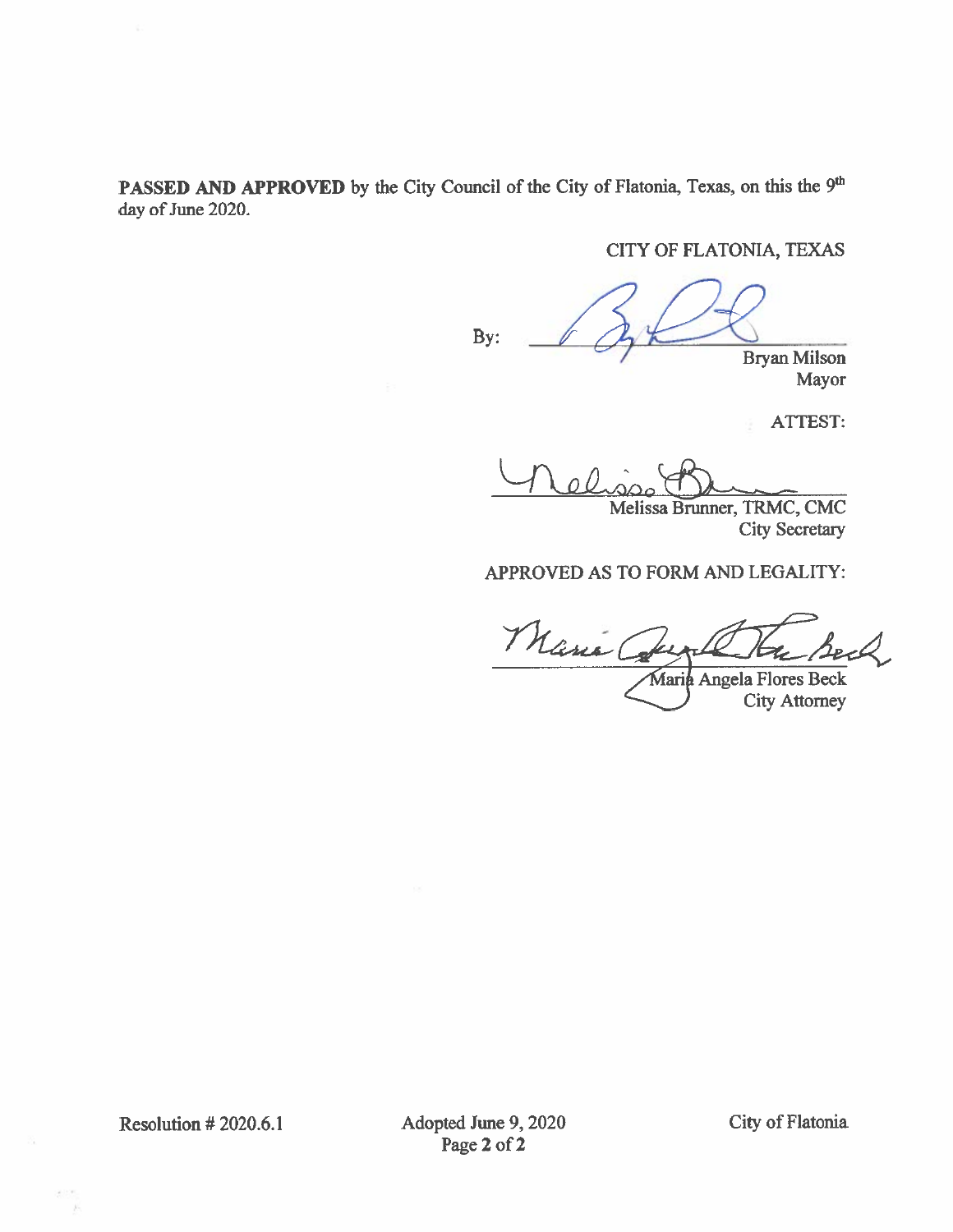# **BYLAWS**

#### **OF**

# **FLATONIA ECONOMIC DEVELOPMENT CORPORATION**

These bylaws govern the affairs of the Flatonia Economic Development Corporation (the "Corporation"), a nonprofit corporation authorized by the Development Corporation Act of 1979 (the "Act") and governed by Local Government Code, Chapter 501-Provisions Governing Development Corporations, and Chapter 505-Type B Corporations.

The Corporation was formed by Flatonia City Council Resolution 2017.8.2, adopted on August 08, 2017.

# **ARTICLE I. PURPOSE AND POWERS**

Section 1.01 GENERAL PURPOSE

The Corporation shall be a non-profit Corporation asdefined by the Internal Revenue Code of 1986, as amended, and the applicable regulations of the United States prescribed and promulgated thereunder. The Corporation is incorporated for the purposes set forth in the Certificate of Formation acting on behalf of the City of Flatonia, Texas (the "City") asits duly constituted authority and instrumentality in accordance with Texas Local Government Code, Title 12, Sections 501 and 505, Type B Corporations, formerly Section 4B of the Texas Development Corporation Act of 1979, (Tex. Rev. Civ. Stat., Ann., Art. 5190.6, § 4B, as amended), and all other applicable laws to which it is subject and from which it derives its powers.

The Corporation is organized for charitable purposes under section  $501(c)(3)$  of the Internal Revenue Code for the further purposes of benefiting and accomplishing public purposes of, and to act on behalf of, the City by financing any project as described in Chapter 501 and 505 of the Act, including but not limited to projects such as land, land acquisition, building, equipment, facilities, expenditures, targeted infrastructure and improvements that are:

1. For the creation or retention of primary jobs and found by the board of directors of the Type B corporation to be required or suitable for the development, retention or expansion of manufacturing and industrial facilities, research and development facilities, military facilities, including closed or realigned military bases, transportation facilities, including airports, hangars, rail ports, rail switching facilities, maintenance and repair facilities, cargo facilities and related infrastructure located on or adjacent to an airport or rail port facility, marine ports, inland ports, mass commuting facilities and parking facilities, sewage or solid waste disposal facilities, recycling facilities, air or water pollution control facilities, facilities for furnishing water to the public, distribution centers, small warehouse facilities capable of serving as decentralized storage and distribution centers, primary job training facilities for use by institutions of higher education and regional or national corporate headquarters facilities,

> Adopted January 9, 2018 Amended May 12, 2020 Amended June 9, 2020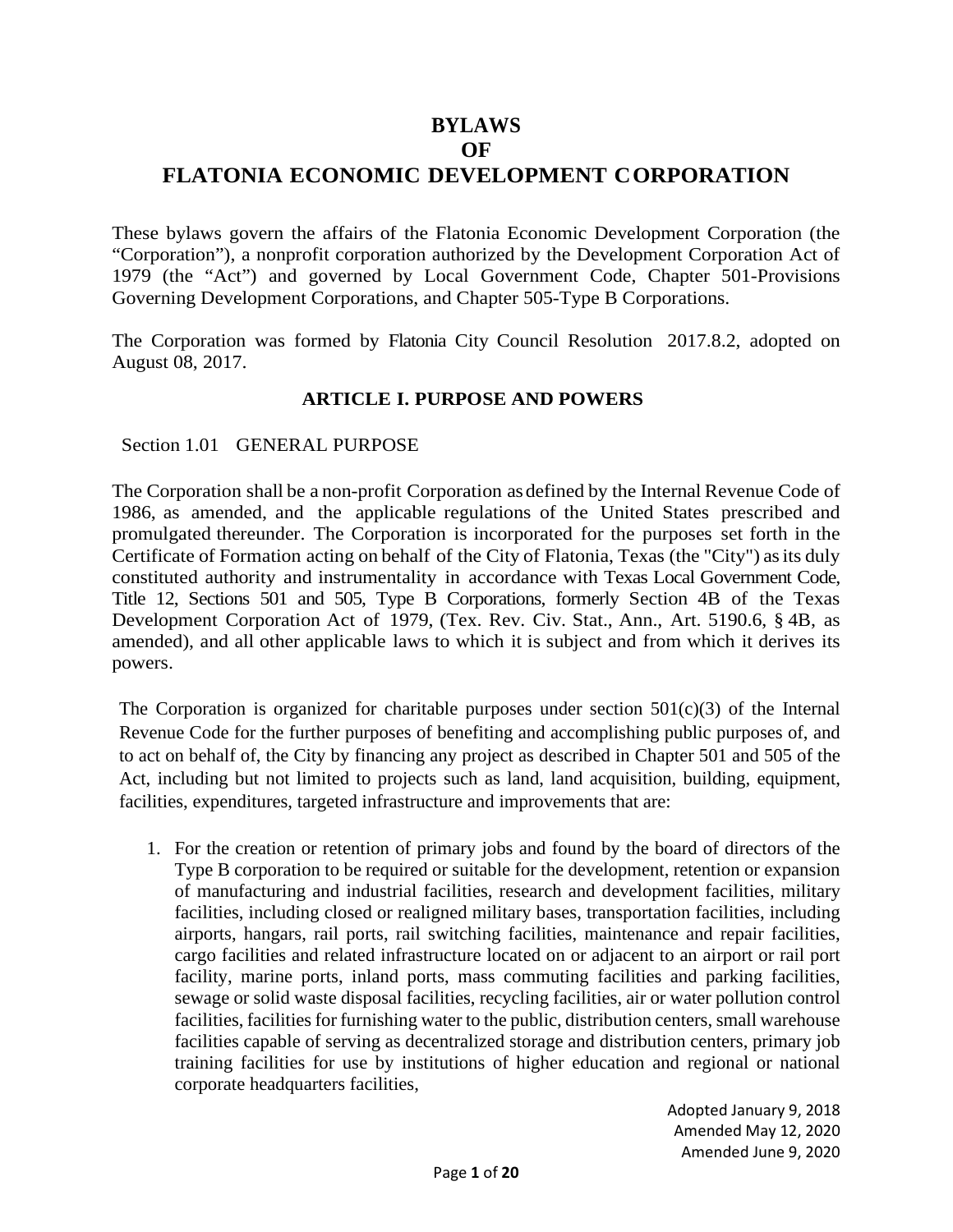- 2. Found by the board of directors of the Type B corporation to be required or suitable for job training offered through a business enterprise that has committed in writing to create new jobs that pay wages that are of at least equal to the prevailing wage for the applicable occupation in the local labor market area or to increase its payroll to pay wages that are at least equal to the prevailing wage for the applicable occupation in the local market area,
- 3. Found by the board of directors of the Type B corporation to be required or suitable for use for professional and amateur sports, including children's sports, athletic, entertainment tourist, convention and public park purposes and events, including stadiums, ball parks, auditoriums, amphitheaters, concert halls, parks and park facilities, open space improvements, museums, exhibition facilities, and related store, restaurant, concession, and automobile parking facilities, related area transportation facilities, and any improvements that enhance any of the items described herein,
- 4. Found by the board of directors of the Type B corporation to be required or suitable projects for the promotion of development and expansion of affordable housing,
- 5. Found by the board of directors of the Type B corporation to promote or develop new or expanded business enterprises that create or retain primary jobs, including projects to provide public safety facilities, streets and roads, drainage and related improvements, demolition of existing structures, general municipally owned improvements and any improvements or facilities related to such projects and any other project the board of directors of the Type B corporation, in its discretion, determines promotes or develops new or expanded business enterprises that create or retain primary jobs, or
- 6. Found by the board of directors of the Type B corporation to promote new or expanded business development.

All proposals shall be submitted to the president for general and financial review prior to consideration by the Board.

# Section 1.02 POWERS

The Corporation has all the powers, both express and implied, granted to corporations governed by the Act and by Local Government Code Chapters 501 and 505, as well as powers conferred by these bylaws so long as the bylaws do not conflict with Texas State statutes. The Board may exercise all powers of the Corporation and do all lawful acts and things that are not prohibited by law, or the election held on May 6, 2017, or these bylaws including, but not limited to the following:

- 1. Develop policies and operating proceduresthat donot conflict with anyCity policy.
- 2. Undertake actions and Projects which are determined by the Board to lead to the creation or retention of primary jobs and/or provide significant capital investment and which benefit the community of Flatonia.
- 3. Develop long-range goals and programs for the Corporation.
- 4. Appoint standing committees as follows: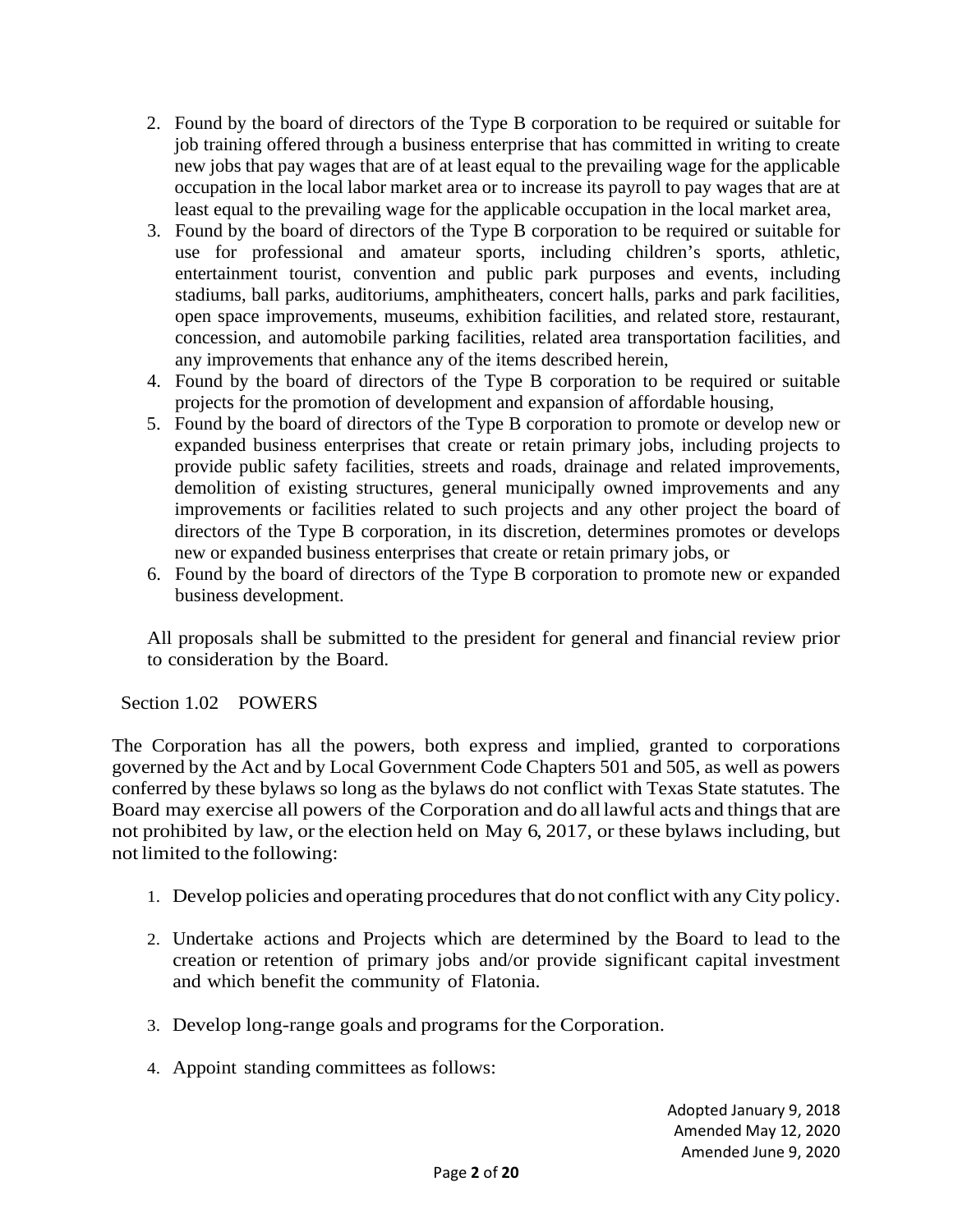- a. Finance Committee Prepares the EDC budget for the Board, prioritizes Projects for the Board with regards to costs vs. budget, coordinates with the Projects Committee funding sources for Projects (grants, loans, etc.). Shall meet quarterly (at a minimum) or more often as required by the committee chair.
- b. Recruitment Committee Organized to recruit business to Flatonia that will generate jobs and sales tax revenue for the City. Shall meet quarterly (at a minimum) or more often as required by the committee chair.
- c. Nominations Committee Shall meet annually to propose a list of candidates for Board membership, officer nominations for the Board and answer nomination questions to City Council. Shal meet annually in May of each year to begin the nomination process and see it through to approval prior to the start of the new fiscal year. The committee may also meet at the discretion of the Board President to submit nominations for vacancies from either resignation of council member changes that affect Board membership.
- d. Projects Committee Drafts, organizes, prioritizes and coordinates with the Finance Committee the list of projects for Board consideration that are allowed by law. Shall meet quarterly (at a minimum) or more often as required by the committee chair.
- 5. Appoint Ad Hoc Committees as follows:

Ad-Hoc committees shall be approved by the Board, are intended for the non-regular business of the Corporation, shall be short-term (less than four months for the task from start to finish), and shall not supersede the authority of any standing committee or the powers of the Board.

- a. Bylaws Reviews, researches, writes and coordinates with the Flatonia City Attorney proposed bylaws changes to the Board, and subsequent City Council approval.
- b. Other Committees as approved by the Board.

# **ARTICLE II. OFFICES**

Section 2.01 LOCATION, REGISTERED OFFICE AND REGISTERED AGENT

The registered office and mailing address of the Flatonia Economic Development Corporation (the "Corporation") islocated at 125E. South Main Street, PO Box 329, Flatonia, Texas 78941. Such address shall also serve as the principal office of the Corporation and Board of Directors (the "Board"). The Corporation shall maintain their office in the State of Texas.

The Registered Agent for the Corporation shall be City Manager, Flatonia, Texas, provided that the Board from time to time, may change the registered agent and/or the address of the registered office, in accordance with state law and subject to City Council approval, provided that such change is appropriately reflected in these bylaws.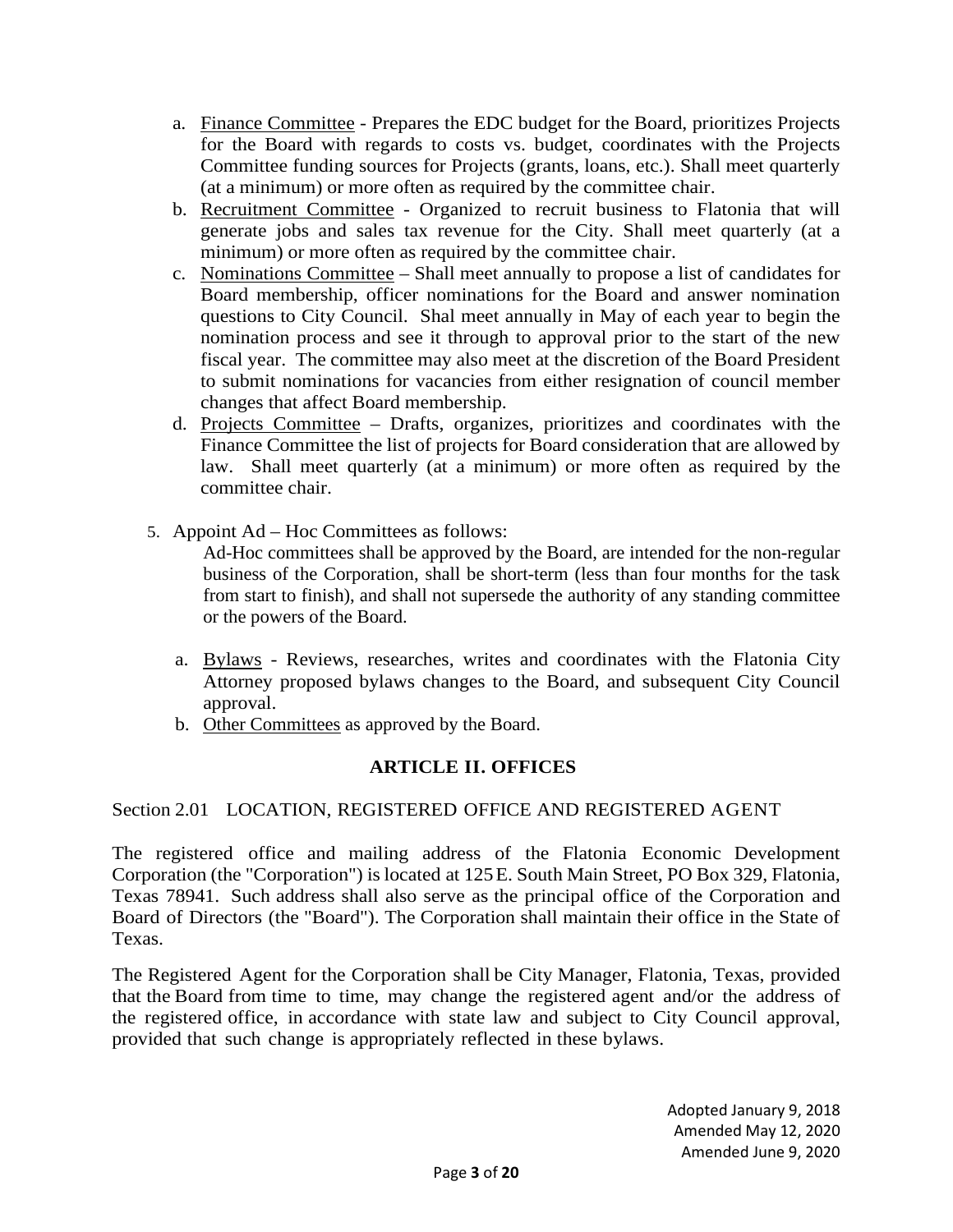#### **ARTICLE III. MEMBERS**

Section 3.01 MEMBERS

The Corporation shall have no members.

#### **ARTICLE IV. DIRECTORS**

#### Section 4.01 NUMBER. APPOINTMENT, AND TERM OF OFFICE

The business affairs of the Corporation shall be managed by a Board of seven (7) Directors, two of which shall be Flatonia City Council members. Five (5) Directors shall be non-City employees. Two additional members of the Board shall be the City Manager and City Secretary in an ex-officio capacity with no voting privileges.

Directors shall be appointed by the City Council and serve at the pleasure of the City Council for staggered terms of two years, except as provided in the following. To initially establish staggering of terms, the City Council shall determine the terms of the initial Board. City Council members serving as Directors should, to the fullest extent possible, have Director terms match the respective terms as a City Council member. City Council member serving as a Director shall serve a term of two years or until the expiration of their council term whichever is earlier. Other Directors appointed by the City Council shall be staggered to establish an overall Board composition that has no more than four Directors rotate normally at the conclusion of the term. Unless otherwise specified, the initial Board shall begin on October 1, 2017. A Director completing a term, if qualified, may be reappointed at the discretion of theCityCouncil. Notwithstanding any provisions herein to the contrary, a Director shall hold office until his/her successor shall havebeen appointed and qualified.

Each Director shall be a resident of the City of Flatonia, be a resident of Fayette County, or reside at a place that is within ten (10) miles of the City of Flatonia's boundaries and is in a county bordering Fayette County. Any Director may be removed from the office by the City Council at will.

Section 4.02 VACANCIES

In case of a vacancy on the Board, the City Council shall appoint a successor to serve the remainder of the unexpired term. Any Director or officer may at any time resign. Resignations shall be made in writing to the Board President then forwarded to the City Council and shall take effect at the time specified in the resignation, or,if no time be specified, at the time of its receipt by the president of the Board. The acceptance of a resignation shall not be necessary to make it effective, unless expressly so provided in the resignation.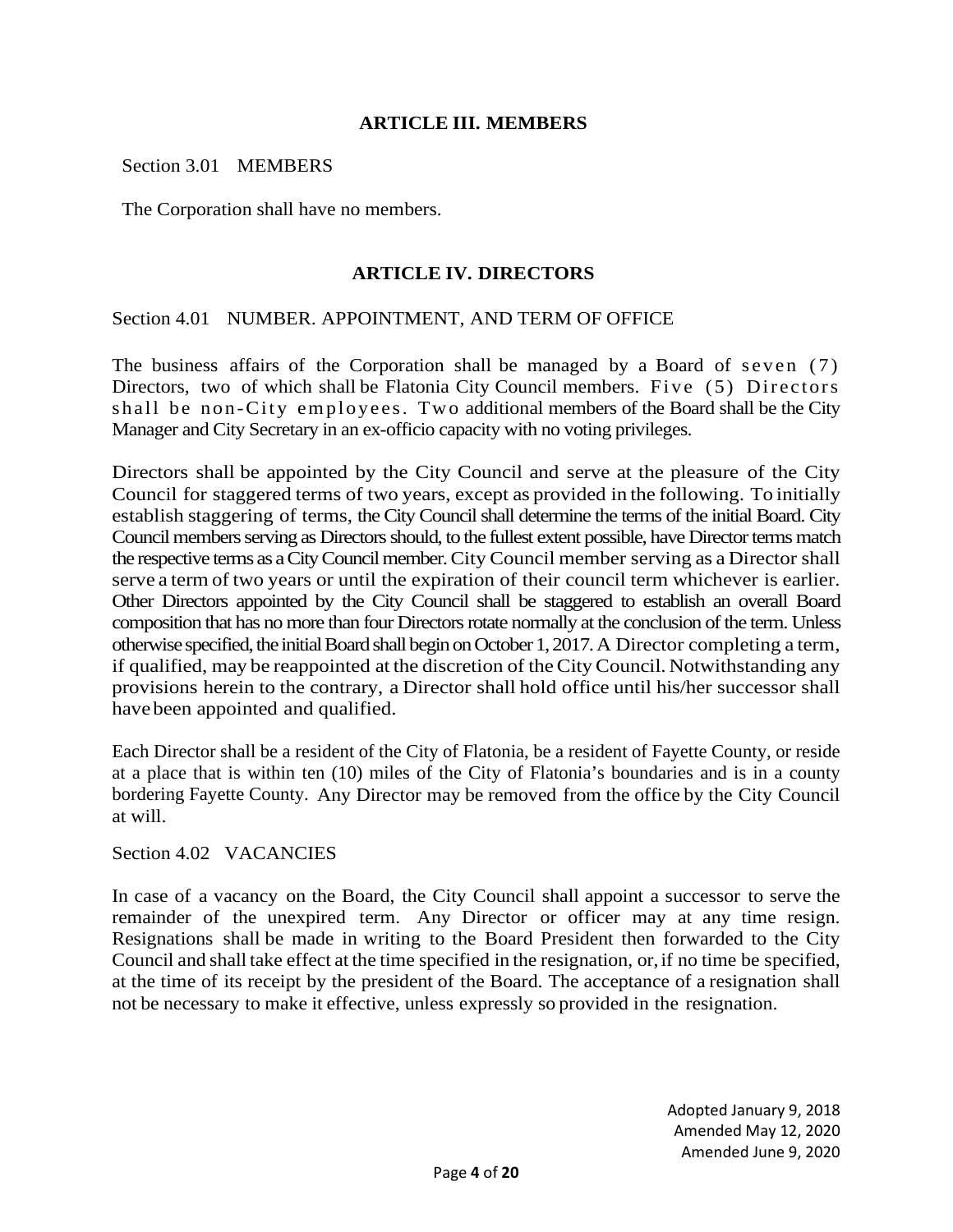Section 4.03 BONDS

Board members shall be bonded in the sum of not less than \$25,000 each. The bonds referred in this section shall be considered for the faithful accounting of all monies and things of value coming into the hands of such directors. The bonds shall be procured from a regularly accredited surety company authorized to do business in the State of Texas. The premiums shall be paid by the Corporation. A copy of each director's bond shall be maintained with the City Secretary.

#### Section 4.04 REGULAR MEETING; PLACE OF MEETING

The Board shall meet on a regular basis, at a specified time, day, and location as approved annually by the Board. Scheduled meeting times will be properly posted for public notification for regular and special called meetings as necessary. The president of the Board may cancel the meeting if there is no business to be conducted.

#### Section 4.05 SPECIAL MEETINGS

Special meetings of the Board shall be held whenever called by the Board president or upon written request to the secretary of the Board by two Directors.

#### Section 4.06 NOTICE OF MEETINGS

The secretary shall cause notice of the time and place of holding each meeting of the Board to be given to each Director. The notice may be in writing, in person, in person by telephone, or any electronic means. Notice of each meeting shall also be given to the public in accordance with the provisions of the Texas Open Meetings Act, Chapter 551, Government Code, as amended.

Section 4.07 QUORUM

A majority of the Directors of the Board including vacancies (a total of four Directors) shall constitute a quorum for the transaction of business. A supermajority of the Directors of the Board shall be defined as a majority plus one (a total of five Directors). If there is an insufficient number of Directors present to constitute a quorum, the presiding officer shall not conduct the meeting. Workshop meetings shall not require a quorum.

#### Section 4.08 ATTENDANCE

Regular attendance of the Board meetings is required of all Directors, and the attendance record of each Director shall be submitted to the Council prior to any reappointment to the Board. The following number of absences may constitute the need for replacement of a Director: three (3) consecutive absences from regularly scheduled meetings, or attendance reflecting absences constituting 50% of the meetings over a 12-month period. In the event replacement is indicated, the President shall give written notice of such fact to the Director and the City Council.

> Adopted January 9, 2018 Amended May 12, 2020 Amended June 9, 2020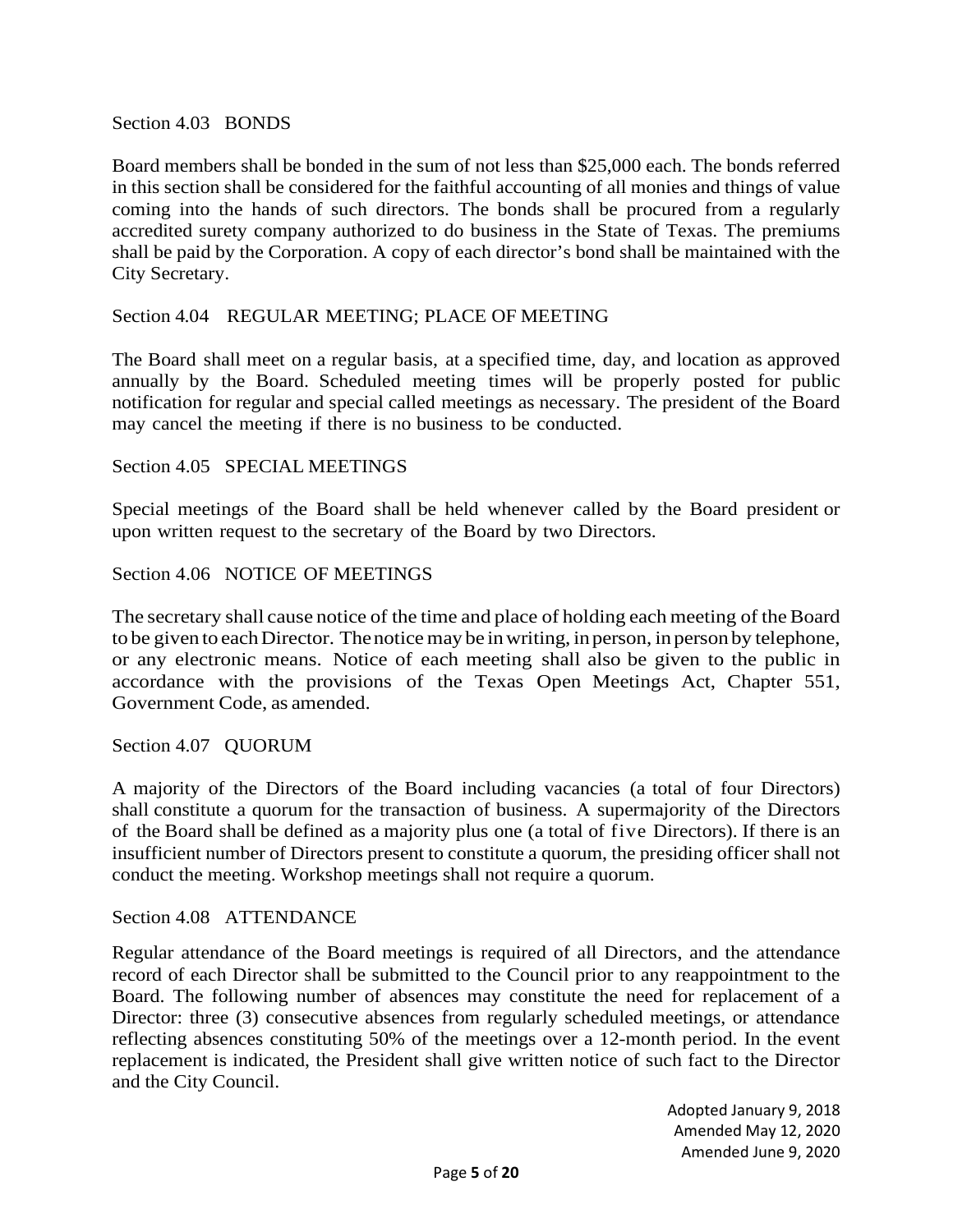Section 4.09 AGENDA AND ORDER OF BUSINESS

Any Director or the Board President may place an item on an agenda for future discussion. The order of business shall be determined by the president.

#### Section 4.10 PRESIDING OFFICER

At all meetings of the Board, the president, or in the president's absence, the vice president, orin the absence of both of these officers, a member of the Board selected by the Directors present shall preside. The secretary of the Corporation shall sit as secretary at all meetings of the Board, and in case of the secretary's absence, the presiding officer shall designate any Director to act as secretary.

#### Section 4.11 CONFLICT OF INTEREST

In the event that a Director is aware that he or she has a conflict of interest or potential conflict of interest, as defined by Appendix A of these bylaws or the state of Texas conflict of interest statutes with regard to any particular matter or vote coming before the Board, the Director shall bring the same to the attention of the Board and shall abstain from discussion and voting thereof.

If any Director believes that any other Director may have a conflict of interest on a matter before the Board, he/she is obligated to inform the Director of that opinion. It is then the responsibility of the Director with the possible conflict to resolve the situation.

Any questions of possible ethics violations shall be subject to the state conflict of interest statutes and be processed accordingly.

See Appendix A: Flatonia Economic Development Corporation's Conflict of Interest Policy.

#### Section 4.12 BOARD'S RELATIONSHIP WITH THE CITY

In accordance with state law, the Board shall be responsible for the proper discharge of its duties assigned herein. The Board shall determine its policies and directives within the limitations of the duties herein imposed by applicable laws, the Certificate of Formation as amended, these bylaws, contracts entered into with the City, and budget and fiduciary responsibilities. Such policies and directives shall be approved by the City Council. Any request for services made to the departments of the City shall be made by the Board or its designee to the City Manager. The City Manager may approve such requests for assistance from the Board when he or she finds such requested services are available within the City and that the Board has agreed to reimburse the City for the cost of such services so provided.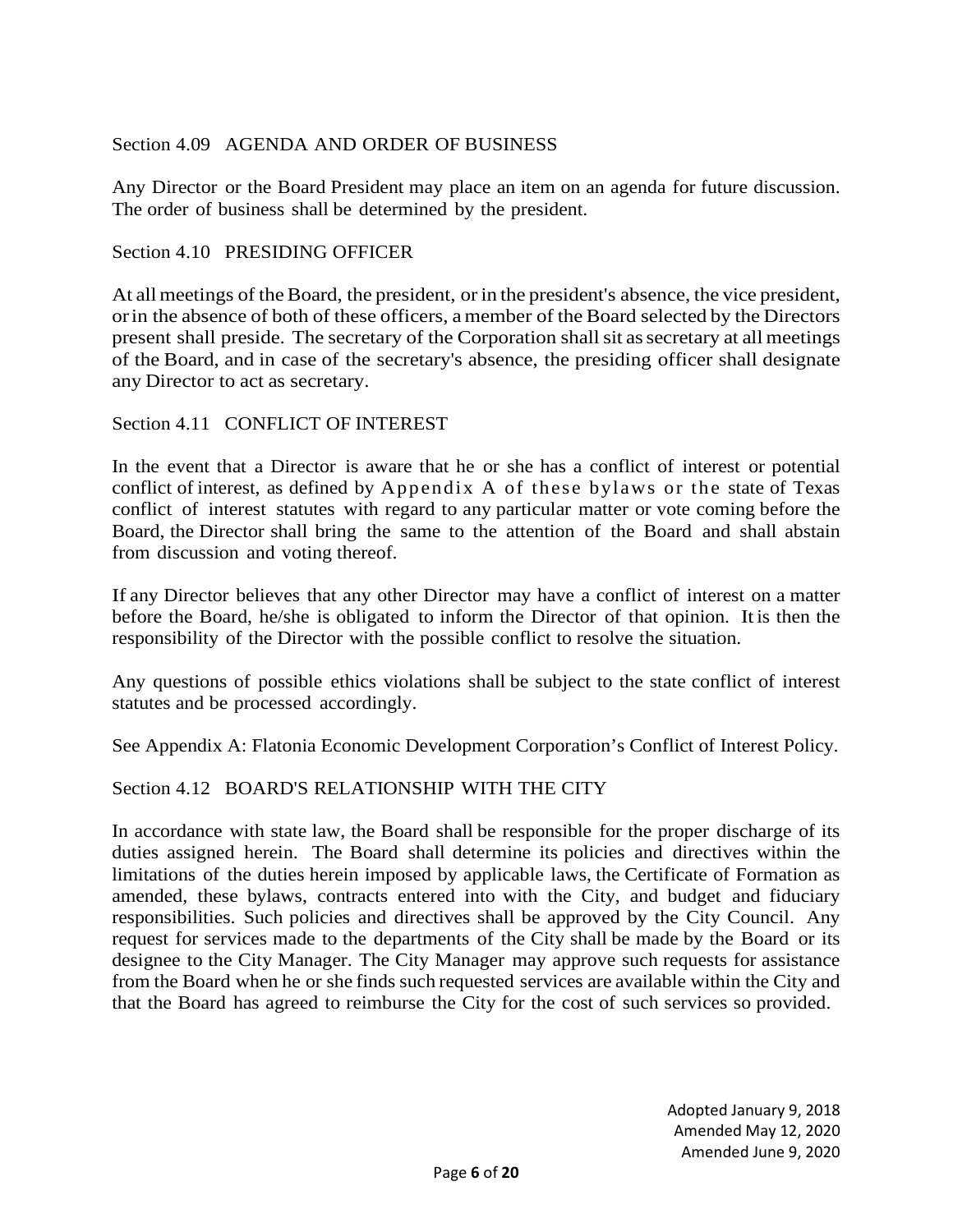#### Section 4.13 CONTRACTS FOR SERVICES

The Corporation may, with approval of the City Council, contract with any qualified and appropriate person, association, corporation or governmental entity to perform and discharge designated tasks which will aid or assist the Board in the performance of its duties. However, no such contract shall ever be approved or entered into which seeks or attempts to divest the Board of its discretion and policy-making functions in discharging the duties herein set forth. An administrative services contract shall be executed between the Board and the City Council, including legal services provided by the Flatonia City Attorney referencing the Corporation's activities.

Contracts for services exceeding \$3,000.00 in value must be forwarded by the Board, attested by the City Secretary and approved by the City Council. The City Council does not have to approve service contracts approved by the Board, and within the authorities afforded the Board, for values less than \$3,000.00. The Corporation's annual budget and projected expenses stipulated in the budget by line items, once approved by the City Council, do not required additional City Council approval prior to execution unless the projected line item exceeds the budget estimate by \$3,000.00 or more.

Subject to the authority of the City Manager under the Code of Ordinances for the City of Flatonia, the Corporation shall have the right to utilize the services of the staff and employees of the City of Flatonia, the City Attorney (per contract), and other employees of the City of Flatonia, provided (i) that the City Manager approves of the utilization of such services, (ii) that the Corporation shall pay, as approved by the City Manager, reasonable compensation to the City of such services, and (iii) the performance of such services does not materially interfere or conflict with the other duties of such personnel of the City. Utilization of the aforesaid city staff, may at the recommendation of the City Attorney, be available by contract approved by the City Council.

#### Section 4.14 TRAINING REQUIREMENTS

All members of the Board, the General Manager, and the Finance Manager shall be required, at the expense of the Corporation, to comply with any training and educational requirements as required by state legislation, the Texas Governor's Office of Economic Development, or rulings of the Texas Attorney General and the Texas Comptroller, as amended from time to time.

If a Board member fails to comply with these requirements, the City Council shall consider the specific situation and may remove the member from the Board at its discretion.

Section 4.15 MANAGEMENT

The property and business of the Corporation shall be managed by the Board which may exercise all powers of the Corporation.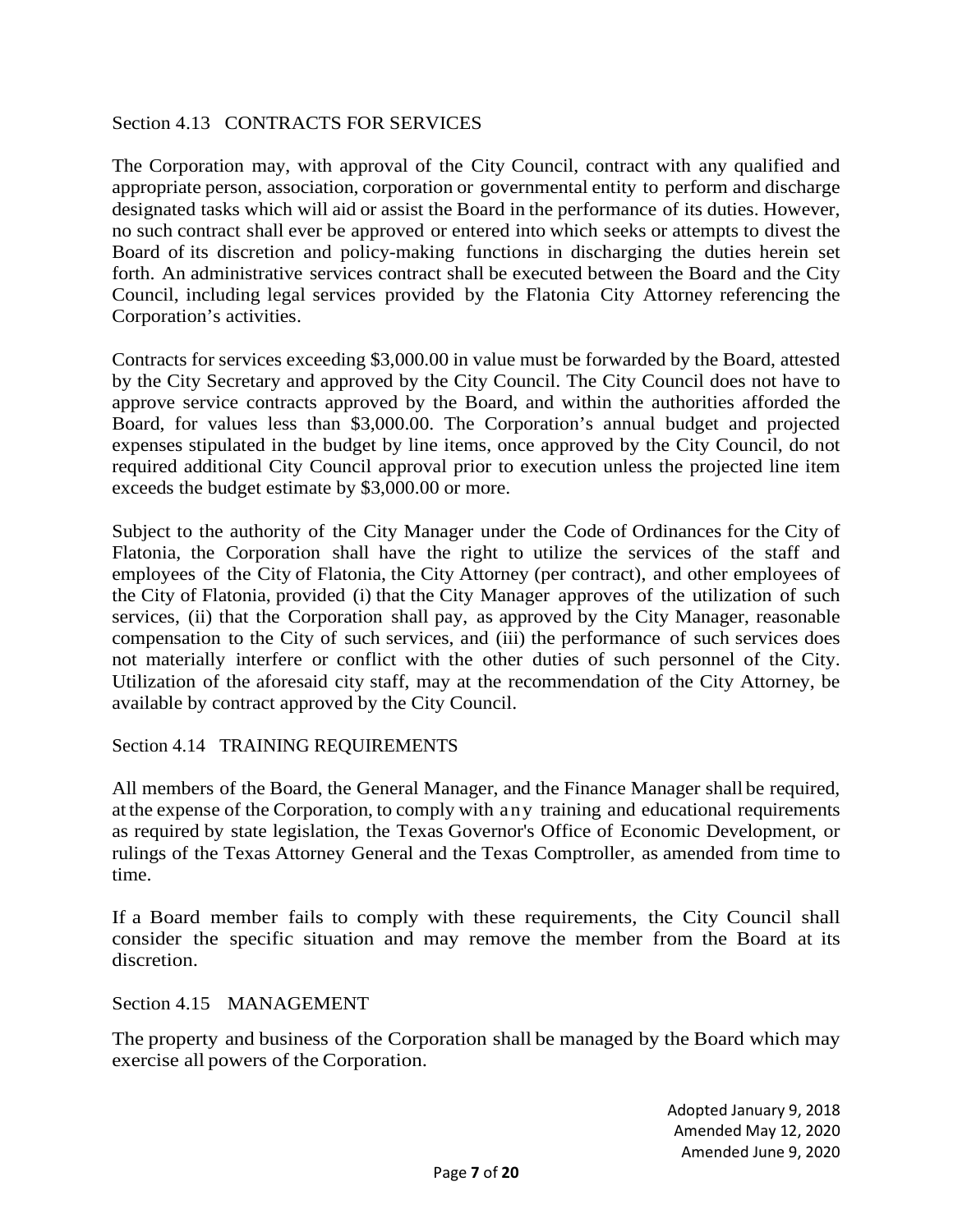#### **ARTICLE V. OFFICERS**

#### Section 5.01 COMPENSATION OF DIRECTORS AND OFFICERS

The Directors and Officers of the Board shall serve without compensation but may be reimbursed for reasonable and necessary expenses as authorized by the Board, in accordance with State Law.

Section 5.02 OFFICERS

The Corporation shall have the following Officers; President, Vice President, Secretary and Treasurer. At the discretion of the Board, the Secretary and Treasurer may be combined and assigned to one Officer. The Treasurer duties may also be assigned to the Financial Manager. The Board shall elect the Officers at each annual meeting, which shall normally occur in September of each year to allow for the establishment of the Officers prior to the start of the fiscal year. The Board may appoint such other officers as it deems necessary, who shall have the authority, and shall perform such duties as from time to time may be prescribed by the Board.

Section 5.03 POWERS AND DUTIES OF THE PRESIDENT

- a. The president shall preside at all meetings of the Board.
- b. The president shall have the right to vote on all matters coming before the Board.
- c. The president shall have the authority, upon notice to the members of the Board, to call special meeting of the Board when in their judgment such meeting is required.
- d. The president shall have the authority to appoint ad hoc committees which may address issues of a temporary nature of concern or which may have a temporary effect on the business of the Board.
- e. He or she shall have the power, with City Council approval, to sign and execute all contracts and instruments of conveyance in the name of the Corporation, to sign checks, drafts, notes and orders for the payment of money, and to appoint and discharge agents and employees, subject to the approval of the Board. He or she shall have general and active management of the business of the Corporation and shall perform all the duties usually incident to the office of president.

#### Section 5.04 POWERS AND DUTIES OF THE VICE PRESIDENT

In the absence of the President, or in the event of his or her inability to act, the Vice President shall perform the duties of the President. When so acting, the Vice President shall have all power of and be subject to all the same restrictions as upon the President. The Vice President shall also perform other duties as from time to time may be assigned to him or her by the President.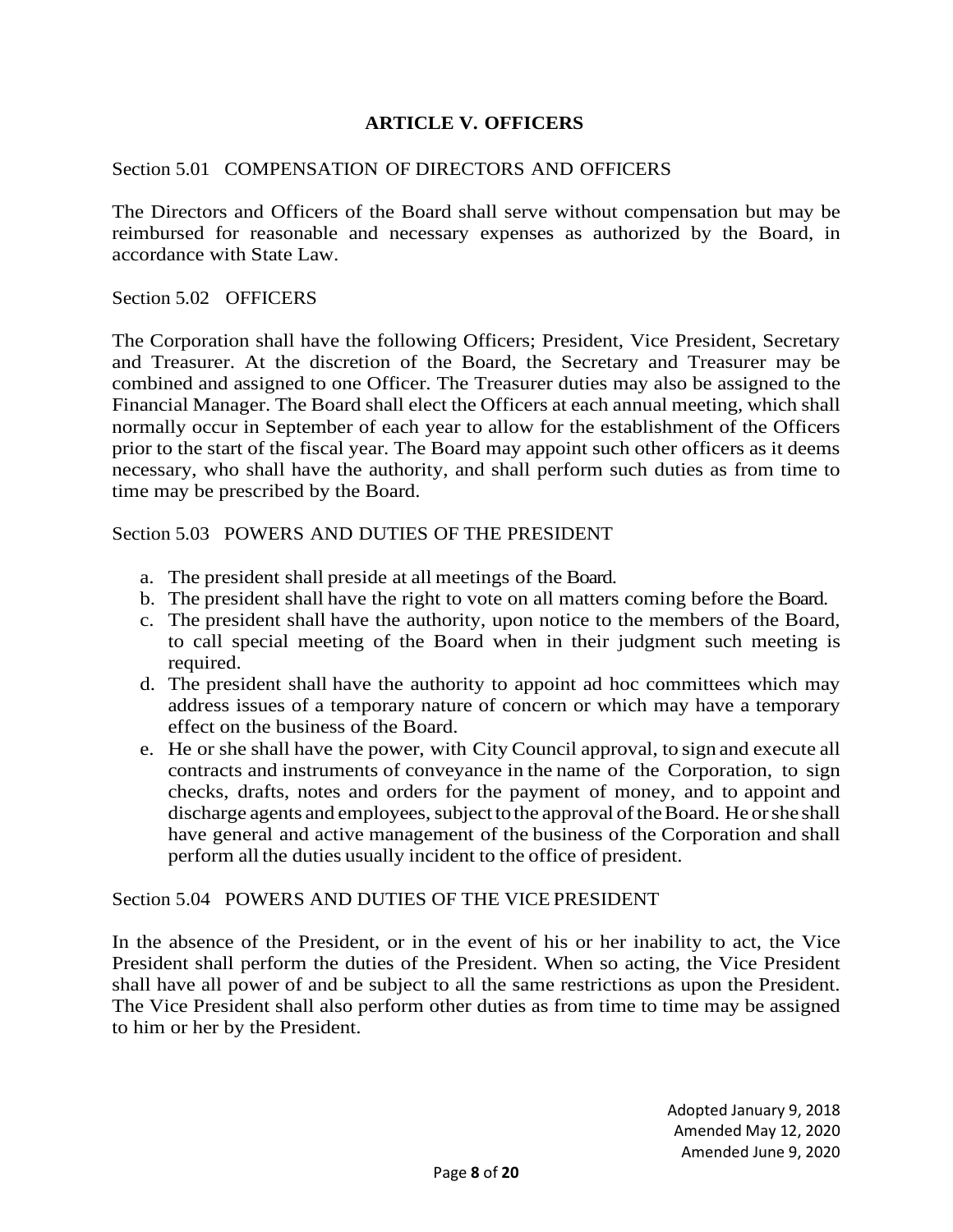#### Section 5.05 POWERS AND DUTIES OF THE SECRETARY

The secretary shall review and finalize the official minutes of the Board prior to approval by Board action, may sign with the President, or a Vice President, in the name of the Corporation, all contracts and instruments of conveyance authorized by the Board, and shall in general perform all the duties incident to the office of secretary, subject to the control of the Board. Official Records of the Corporation shall be maintained and filed in the office of the City Secretary of the City of Flatonia. The Board Secretary shall maintain a file of copies of all Corporation documents as required.

Section 5.06 POWERS AND DUTIES OF THE TREASURER

If the Treasurer's duties are not otherwise assigned to the Financial Manager, as an ex-officio member of the Board (see Article VIII), the Treasurer shall have charge and custody of and be responsible for all funds and securities of the Corporation. The Treasurer shall receive and give receipt for money due and payable to the Corporation from any source whatsoever, and shall deposit all such moneys in the name of the Corporation in such bank, trust corporation, and or/ other depositories as shall be specified in accordance with Article VIII of these bylaws. The Treasurer shall, in general, perform all the duties incident to that office, and such other duties as from time-to-time may be assigned by the President of the Board.

#### **ARTICLE VI. CORPORATION SEAL**

Section 6.01. - The Board may obtain a corporate seal which shall be a star with the words Flatonia Economic Development Corporation, but these bylaws shall not be construed to require the use of the corporate seal.

# **ARTICLE VII. FISCAL YEAR**

Section 7.01 The fiscal year of the Corporation is October 1 through September 30.

# **ARTICLE VIII. FUNCTIONAL CORPORATE DUTIES AND REQUIREMENTS**

Section 8.01 GENERAL MANAGER

The City Manager of the City of Flatonia, Texas, shall be the General Manager of the Corporation and be in charge of the properties and affairs of the Corporation, shall administer all work orders, requisitions for payment, purchase orders, contract administration/oversight, and other instruments or activities as prescribed by the Board in the name of the Corporation.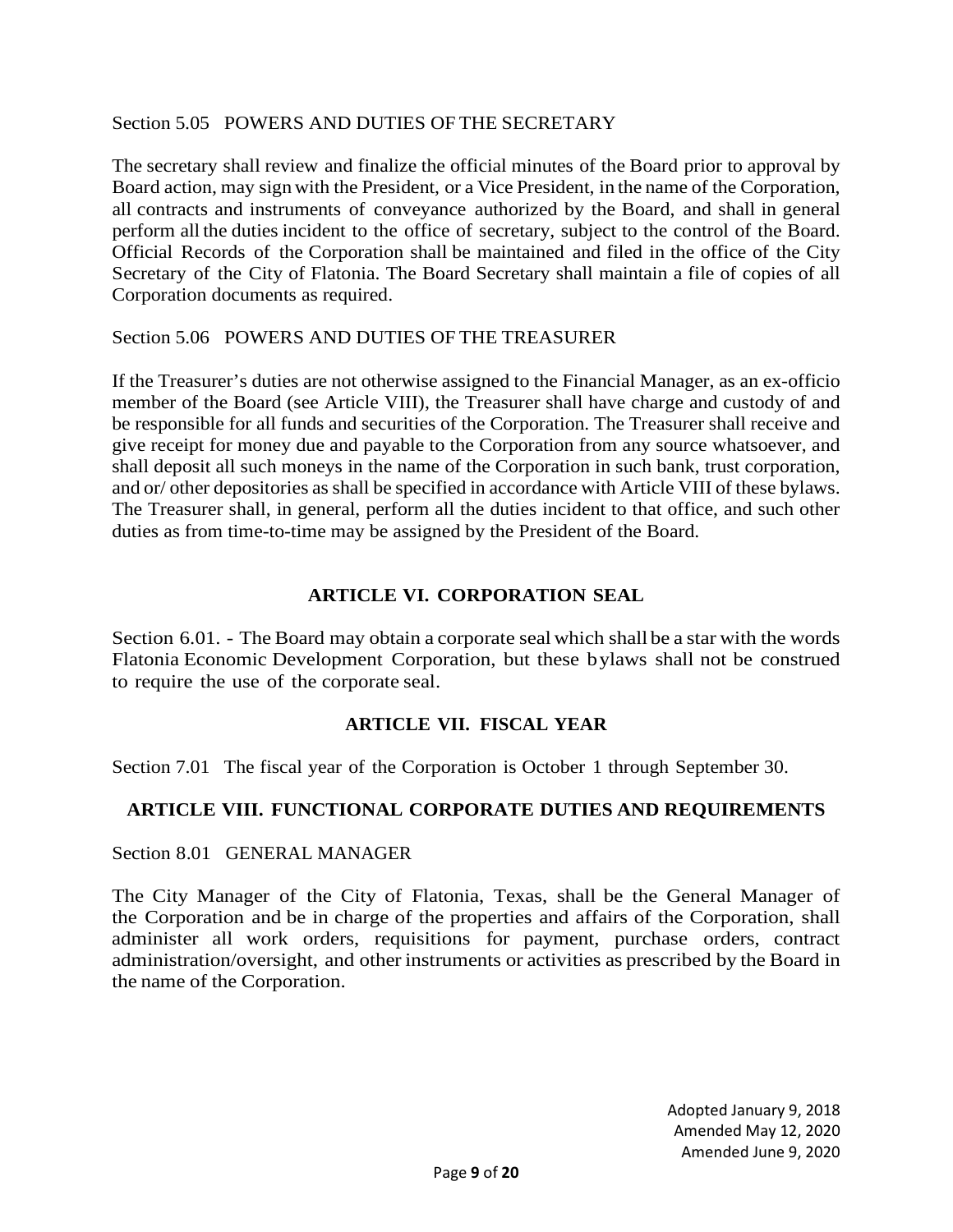The General Manager shall employ such full or part-time employees as are needed to carry out the programs of the Board. These employees shall be employees of the City or another city-authorized entity focused on economic development, and they shall perform those duties as are assigned to them. These employees shall be compensated as approved by the City Council in the City of Flatonia's annual budget. The General Manager shall have the authority, and subject to provisions of the Code of Ordinances of the City of Flatonia, to hire, fire, direct, and control the work of such employees.

The General Manager is an ex-officio member of the Board and requires City Council approval prior to Board membership.

Section 8.02 FINANCE MANAGER

The Finance Manager shall be the City Secretary. The Finance Manager shall be the "Treasurer" of the Corporation and shall have the responsibility to see to the handling, custody, and security of all funds and securities of the Corporation. When necessary or proper, the Finance Manager, or their designee, shall endorse and sign, on behalf of the Corporation, for collection or issuance, checks, notes and other obligations drawn upon suchbank orbanks or depositories asshallbe designated by theCity Council consistent with these bylaws. The Finance Manager shall see to the entry in the books of the Corporation of full and accurate accounts of all monies received and paid out of an account of the Corporation. The Finance Manager shall, at the expense of the Corporation, give such bond forthe faithful discharge of the duties in such form and amount as the City Council shall require, by resolution. The Finance Manager shall also coordinate an annual audit of the Corporations Financial Statements by an independent outside audit firm approved by the City Council. The Corporation's audit may be part of the City of Flatonia's annual audit.

The Finance Manager shall submit a report to the Board each month, in sufficient detail, of all checks or drafts issued on behalf of the Corporation for the previous month. The Finance Manager shall provide a quarterly financial report to the City Council concerning activities of the Corporation in a format consistent with other financial reports of the City.

The Finance Manager is an ex-officio member of the Board and requires City Council approval prior to Board membership.

Section 8.03 EX-OFFICIO MEMBERS

The City Council may appoint Ex-Officio members to the Board as it deems appropriate. These representatives shall have the right to take part in any discussion in open meetings but shall not have the power to vote in the meetings or the right to attend executive sessions, unless specifically invited to attend by the president.

The City Manager for the City of Flatonia, and the City Secretary are inaugural ex-officio members of the Corporation.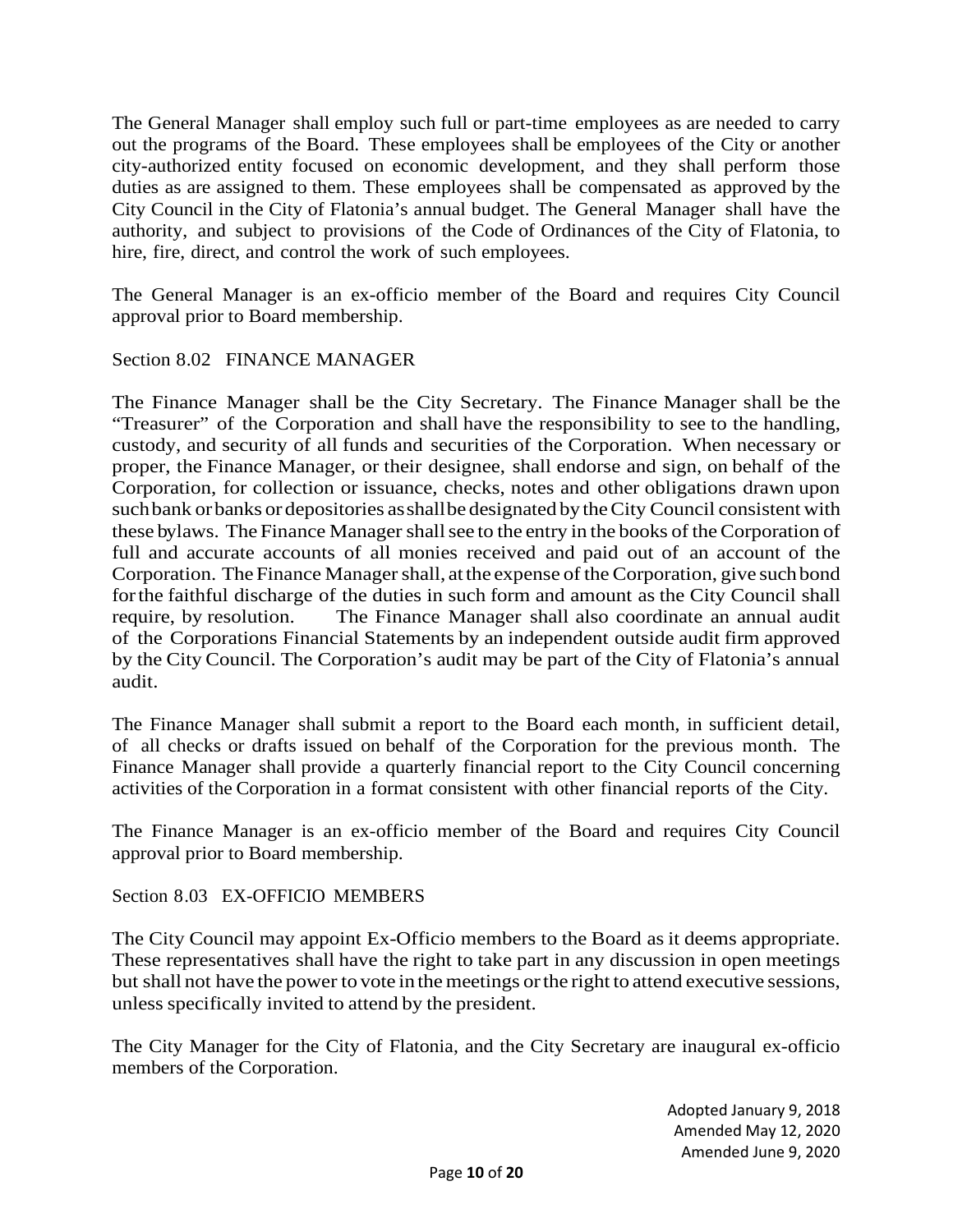# Section 8.04 PARTICIPATION IN BOARD MEETINGS

The General Manager and Finance Manager shall have the right to take part in any discussion of the Board, Board committees or subcommittees thereof, including attendance in executive sessions (when invited by the president to the executive session), but shall not have the power to vote in any meetings attended.

#### Section 8.05 DUTIES OF THE BOARD

The Board shall expend, in accordance with State law and subject to City Council approval, the funds received by it for allowable expenditures approved within these bylaws. The Board shall make a semi-annual report to the City Council including, but not limited to the following:

- (1) A review of the accomplishments of the Board in the area of economic development; and
- (2) The activities of the Board for the budget year addressed in the annual financial report, together with any proposed change in the activity as it may relate to economic development.

The Board shall be accountable to the City Council for all activities undertaken by it or on its behalf, and shall report on all activities of the Board, whether discharged directly by the Board or by any person, firm, corporation, agency, association or other entity on behalf of the Board.

#### Section 8.06 ANNUAL CORPORATE BUDGET

At least thirty (30) days prior to September 1st, the Board shall prepare and adopt a proposed budget of expected revenues and proposed expenditures for the next ensuing fiscal year. The fiscal year of the Corporation shall be the same asthe fiscal year of the City of Flatonia. The budget shall be in such form asmay be prescribed fromtime to time by the CityCouncil or directed by the Corporation's Board of Directors. The budget proposed for adoption shall include the projected operating expenses, administrative expenses, debt servicing, cashreserves, contingency funds, and such other budgetary information as shall be required by the City Council for its approval and adoption. The budget shall be considered adopted upon formal approval by the City Council.

In establishing its budget and in responding to unanticipated projects during the year, the Board shall fairly and equally consider projects defined in Article I of these bylaws.

Each approved request from the Board for project funding must be made in the form of a resolution to formally expend and approve projects and accompanied by a specific determination of eligibility of the project for Type B funding under the Act.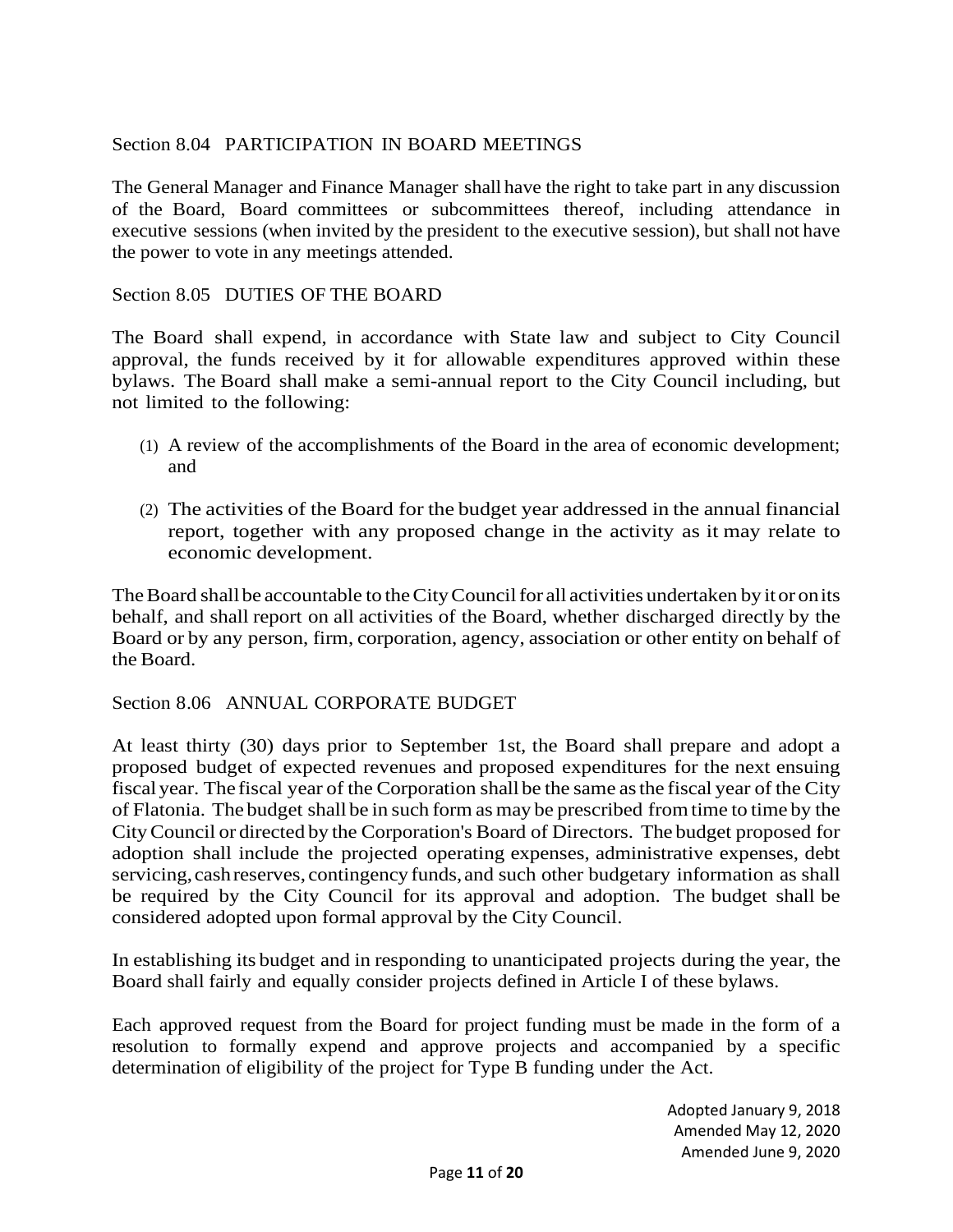# Section 8.07 FISCALPOLICY

The Corporation will adhere to the City's Fiscal & Budgetary Policy as amended annually to guide the overall financial condition and operations of the Corporation. In addition to these policies, the Corporationwill:

- a. Balance the Corporation's funding capacity between the various types of opportunities described in this Article, with none of these categories receiving more than 50% of the total bonding capacity in any fiscal year of the Corporation. Exceptions to this rule may be approved by the Board by a supermajority vote of 5 members of the Board. Exceptionsshall also be approved by theCityCouncil.
- b. Per Chapter 501, Section 501.158 of the Act, the Corporation may not provide a direct incentive to or make an expenditure on behalf of a business enterprise under a project as defined in Chapter 501 and 505 of the Act unless the Corporation enters into a performance agreement with the business enterprise.
	- The Performance Agreement must provide a schedule of additional payroll of jobs to be created or retained and/or capital investment to be made as consideration made by the Corporation under the agreement.
	- The Performance Agreement, at a minimum, must specify the terms under which repayment must be made to the City if the business enterprise fails to meet the performance requirements asspecified in the agreement.

#### Section 8.08 FINANCIAL BOOKS, RECORDS, AND AUDITS

The Finance Manager shall keep and properly maintain, in accordance with generally accepted accounting principles, complete financial books, records, accounts, and financial statements pertaining to its corporate funds, activities, and affairs.

The City shall cause the Corporation's financial books, records, accounts, and financial statements to be audited at least once each fiscal year by an outside, independent auditing and accounting firm selected by the City Council. Such audit shall be at the expense of the Corporation.

The Board shall, no later than February 1st of each year, submit to the Texas Comptroller a financial report in the form required by the Comptroller, as required by the Act. The report shall contain:

- a. the corporation's economic development objectives,
- b. total revenues and expenditures for the preceding fiscal year,
- c. a breakdown of these expenditures and
- d. a list of the corporation's assets.

The City shall, at all times, have access to the books and records of the Corporation. The Corporation shall be subject to the Public Information Act (Chapter 552, Government Code).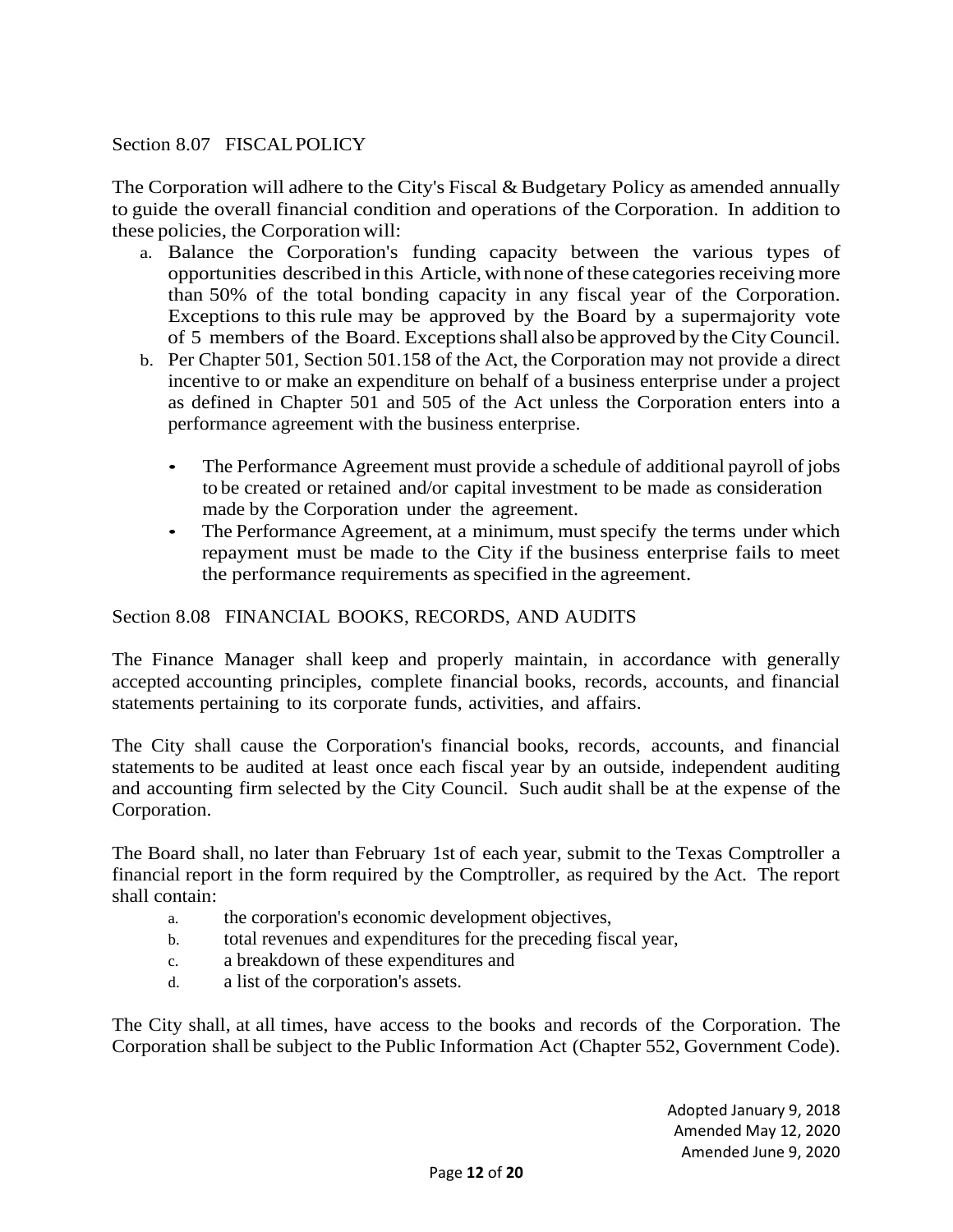#### Section 8.09 DEBT, DEPOSIT AND INVESTMENT OF CORPORATE FUNDS

All proceeds from the issuance of bonds, notes or other debt instruments (the "Bonds") issued by the Corporation shall be deposited and invested as provided in the resolution, order, indenture, or other documents authorizing or relating to their execution or issuance and handled in accordance with the statute governing the Corporation, but no bonds shall be issued, including refunding bonds, by the Corporation without the approval of the City Council.

All monies of the Corporation shall be deposited, secured, and/or invested in the manner provided for the deposit, security, and/or investment of the public funds of the City, as authorized by the City Investment Policy (Code of Ordinances, Section 1.07.007, and the City of Flatonia Annual Audit-Notes to the Financial Statements). The Finance Manager shall designate the accounts and depositories to be created and designated for such purposes, and methods of withdrawal of funds for use by and for the purposes of the Corporation. The accounts, reconciliation, and investment of such funds and accounts shall be performed by the Department of Finance of the City. The Corporation shall pay reasonable compensation for such services as prescribed in these bylaws.

#### Section 8.10 EXPENDITURES OF CORPORATE MONEY

The monies of the Corporation, including sales and use taxes collected pursuant to the Act, the proceeds from the investment of funds of the Corporation, the proceeds from the sale of property, monies derived from the repayment of loans, rents received from the lease or use of property, the proceeds derived from the sale of bonds, and other proceeds may be expended by the Corporation for any of the purposes authorized by the Act, subject to these bylaws and the following limitations:

- 1. Expenditures that may be made from a fund created from the proceeds of bonds, and expenditures of monies derived fromsources otherthan the proceeds of bondsmaybe used forthe purposes of financing or otherwise providing one or more projects, as defined in the Act. The specific expenditures shall be described in a resolution or order of the Board and shall be made only after the approval thereof by the City Council.
- 2. All other proposed expenditures shall be made in accordance with and shall be set forth in the annual budget required by these bylaws or in contracts meeting the requirements of the Act.
- 3. No bonds, including refunding bonds, shall be authorized or sold and delivered by the Corporation unless approved by the City Council.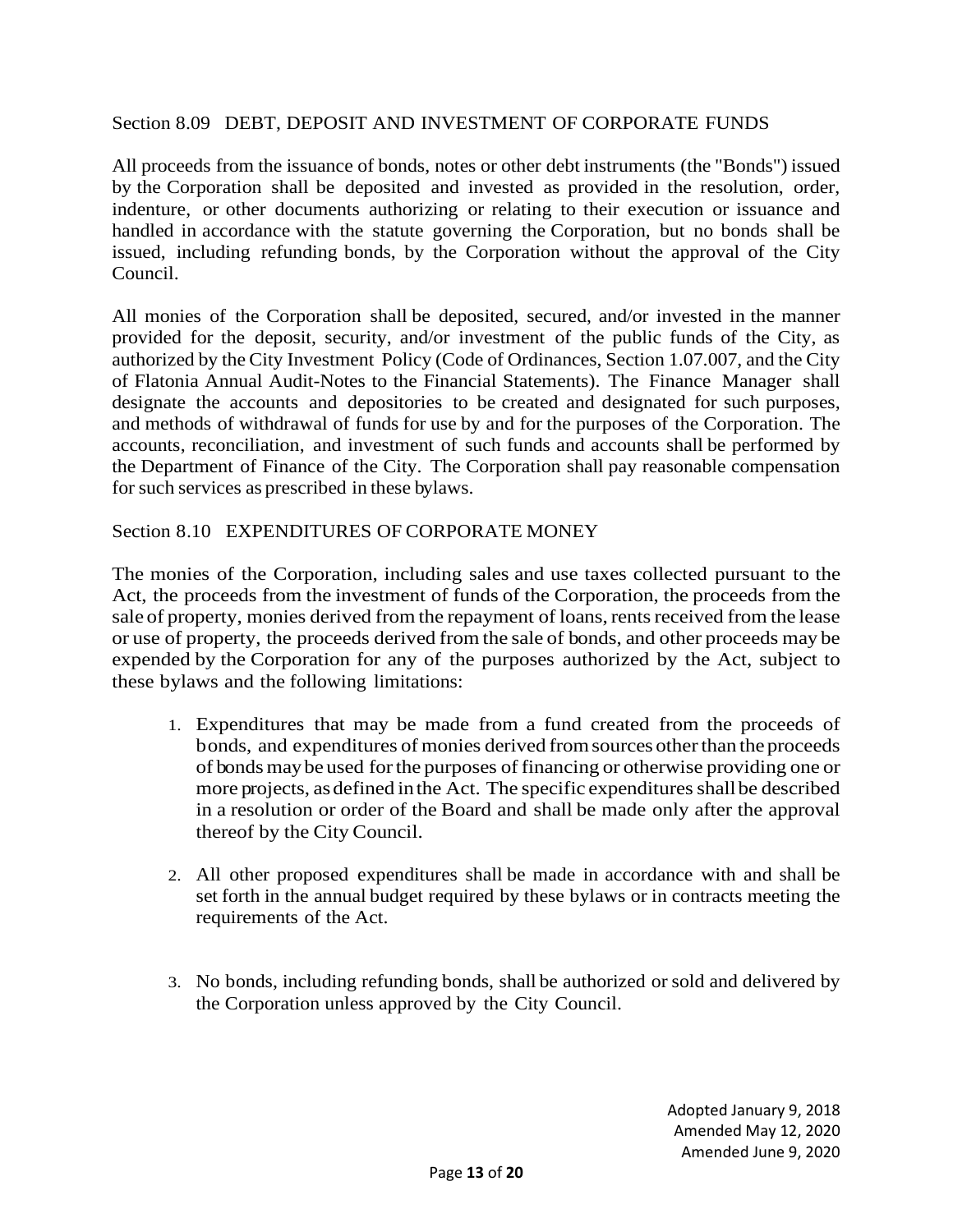Section 8.11 CONTRACTS

As provided herein, the president and secretary, with approval of the City Council, shall enter into any contracts or other instruments which the Board has approved and authorized in the name and on behalf of the Corporation. Such authority may be confined to specific instances or defined in general terms. When appropriate, the Board may grant a specific or general power of attorney to carry out some action on behalf of the Board, provided, however, that no such power of attorney may be granted unless an appropriate resolution of the Board authorizes the same to be done. Once approved by the City Council, all Corporation contracts will then be signed by either the president or secretary.

#### **ARTICLE IX. MISCELLANEOUS**

Section 9.01 NOTICES AND WAIVERS

Whenever under the provisions of these bylaws notice is required to be given to any Director or officer, unless otherwise provided, the notice may be given personally, or it may be given in writing by depositing it in the post office or letter box in a postpaid envelope or postal card addressed to the Director or officer, at the address as it appears on the books of the Corporation, and the notice shall be deemed to be given at the time when it is mailed. Whenever any notice to Directors or officers is required to be given by law, or by these bylaws, a waiver in writing signed by the person or persons entitled to the notice, whether before or after the time stated shall be deemed the equivalent of notice. This paragraph does not eliminate the requirement to comply with the Open Meetings Act.

Section 9.02 APPROVAL OF THE CITY COUNCIL

To the extent these bylaws refer to any approval or other action to be taken by the City, that approval or action shall be evidenced by a certified copy of a resolution, ordinance, or motion duly adopted by the City Council.

Section 9.03 ORGANIZATIONAL CONTROL

The City Council at its sole discretion, and at any time, may alter or change the structure, organization or activities of the Corporation (including the termination of the Corporation), subject to any limitation on the impairment of contracts entered into by such Corporation. The foregoing notwithstanding, the City, at all times during which any indebtedness of the Corporation, the interest on which is exempt from federal income taxation, remains outstanding, will maintain a beneficial interest in the Corporation.

Section 9.04 INDEMNIFICATION OF DIRECTORS, OFFICERS AND EMPLOYEES

As provided in the Act and in the Certificate of Formation as restated and amended, the Corporation is, for the purposes of the Texas Tort Claims Act (Subchapter A, Chapter 101, Texas Civil Practices and Remedies Code), a governmental unit and its actions are governmental functions.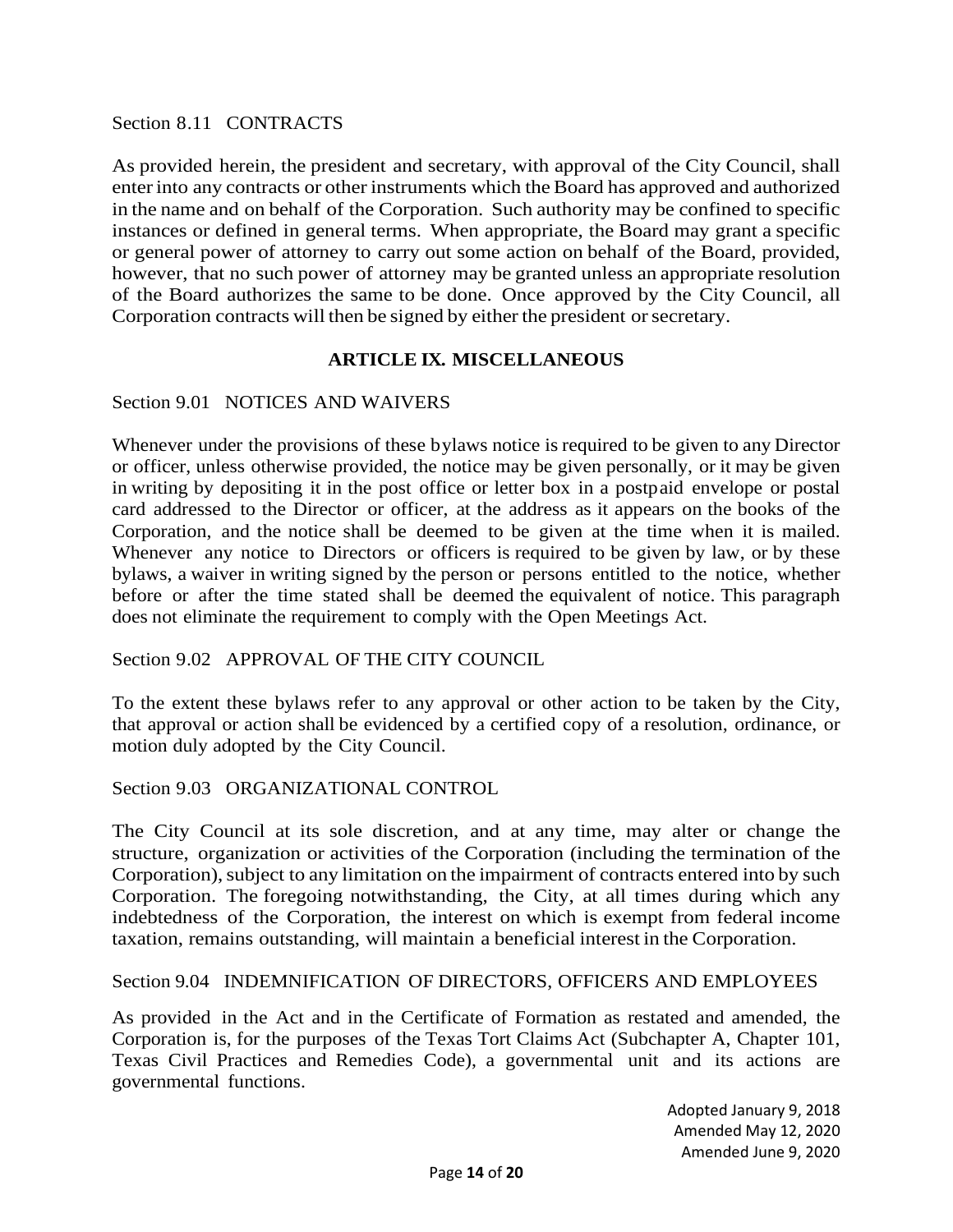The Corporation shall indemnify each and every member of the Board, its officers and its employees, and each member of the City Council and each employee or representative of the City, to the fullest extent permitted by law against any and all liability or expense, including attorney's fees, incurred by any of such persons by reason of any actions or omissions that may arise out of the functions and activities of the Corporation. This indemnity shall apply even if one or more of those to be indemnified was negligent or caused or contributed to cause any loss, claim, action or suit. Specifically, it is the intent of these bylaws and the Corporation to require the Corporation to indemnify those named for indemnification, even forthe consequences of the negligence of those to be indemnified which caused or contributed to cause any liability.

The Corporation must purchase and maintain insurance on behalf of any Director, officer, employee, or agent of the Corporation, or on behalf of any person serving at the request of the Corporation as a Board member, officer, employee, or agent of another corporation, partnership, joint venture, trust, or other enterprise, against any liability asserted against that person and incurred by that person in any such capacity or arising out of any such status with regard to the Corporation, whether or not the Corporation has the power to indemnify that person against liability for any of those acts.

# **ARTICLE X. PROVISIONS REGARDING BYLAWS**

Section 10.01 These bylaws shall become effective only upon the occurrence of the following events:

- (1) The adoption of these bylaws by the Board; and
- (2) the approval of these bylaws by the City Council.

These bylaws may be amended at any time and from time to time either by majority vote of the Directors then in office with the approval of the City Council or by the City Council itself, at its sole discretion.

These bylaws shall be liberally construed to effectuate their purposes. If any word, phrase, clause, sentence, paragraph, section or other part of these bylaws, orthe application thereof to any person or circumstances, shall ever be held to be invalid or unconstitutional by any court of competent jurisdiction, the remainder of these bylaws and the application of such word, phrase, clause, sentence, paragraph, section or other part of these bylaws to any other person or circumstance shall not be affected thereby.

# **ARTICLE XI. DISSOLUTION OF CORPORATION**

Section 11.01 The City Council is the sole authority with the power to dissolve the Corporation. In the event the Corporation is terminated and dissolved, assets shall be distributed for one or more exempt purposes within the meaning of section  $501(c)(3)$  of the Internal Revenue Code, or corresponding section of any future federal tax code, or shall be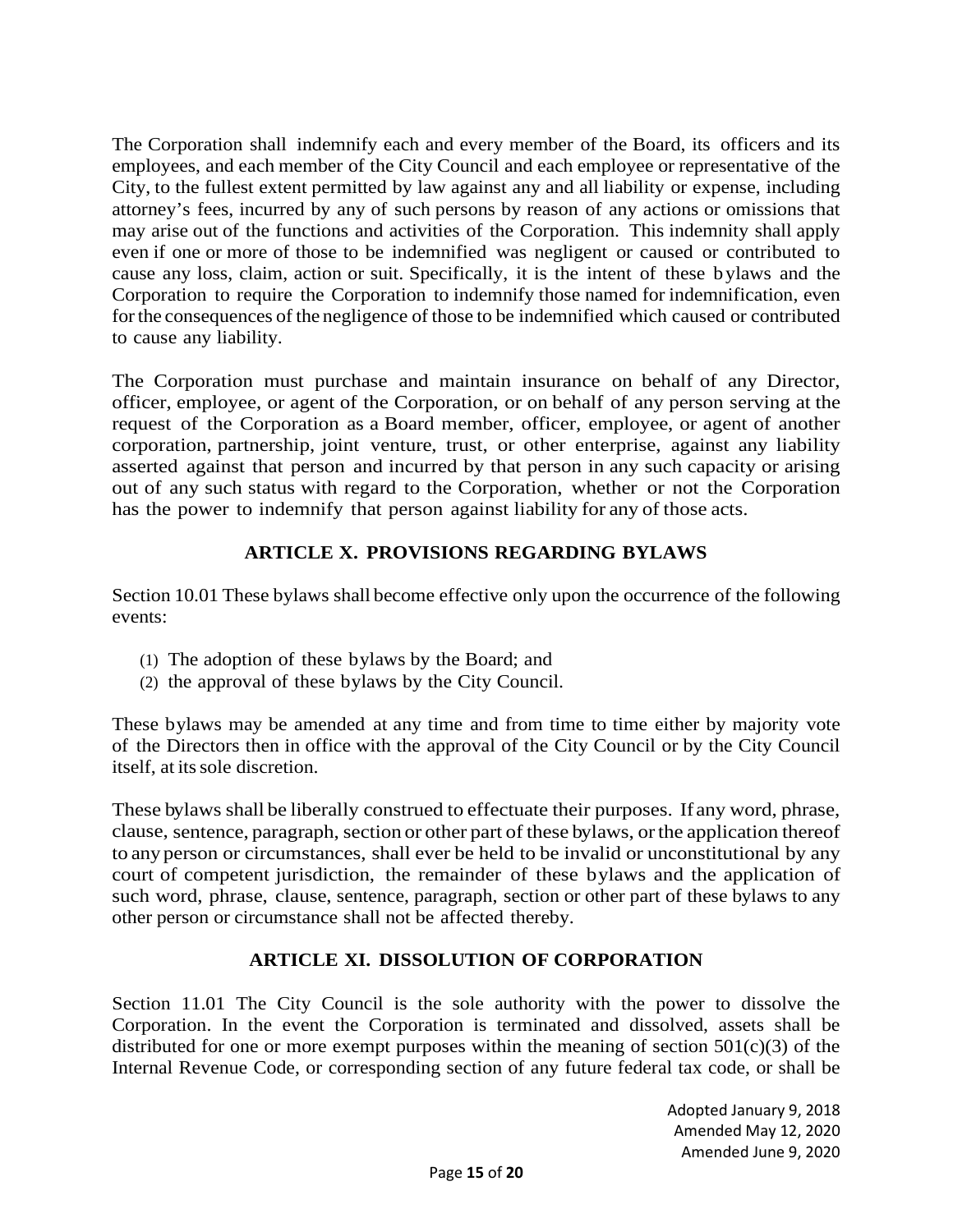distributed to the federal government, or to a state or the City of Flatonia as determined by the City Council, for a public purpose.

I hereby certify that the foregoing Bylaws are the true and correct bylaws of the Corporation as approved and adopted by the City Council on the 9<sup>th</sup> day of January 2018.

THE CITY OF FLATONIA By:

**Bryan Milson** Mayor

# THE FLATONIA ECONOMIC DEVELOPMENT CORPORATION

By:

Dennis Geesaman President

**ATTEST:** 

 $_{0}$ ()

Melissa Brunner, TRMC, CMC **City Secretary** 

Adopted January 9, 2018 Amended May 12, 2020 Amended June 9, 2020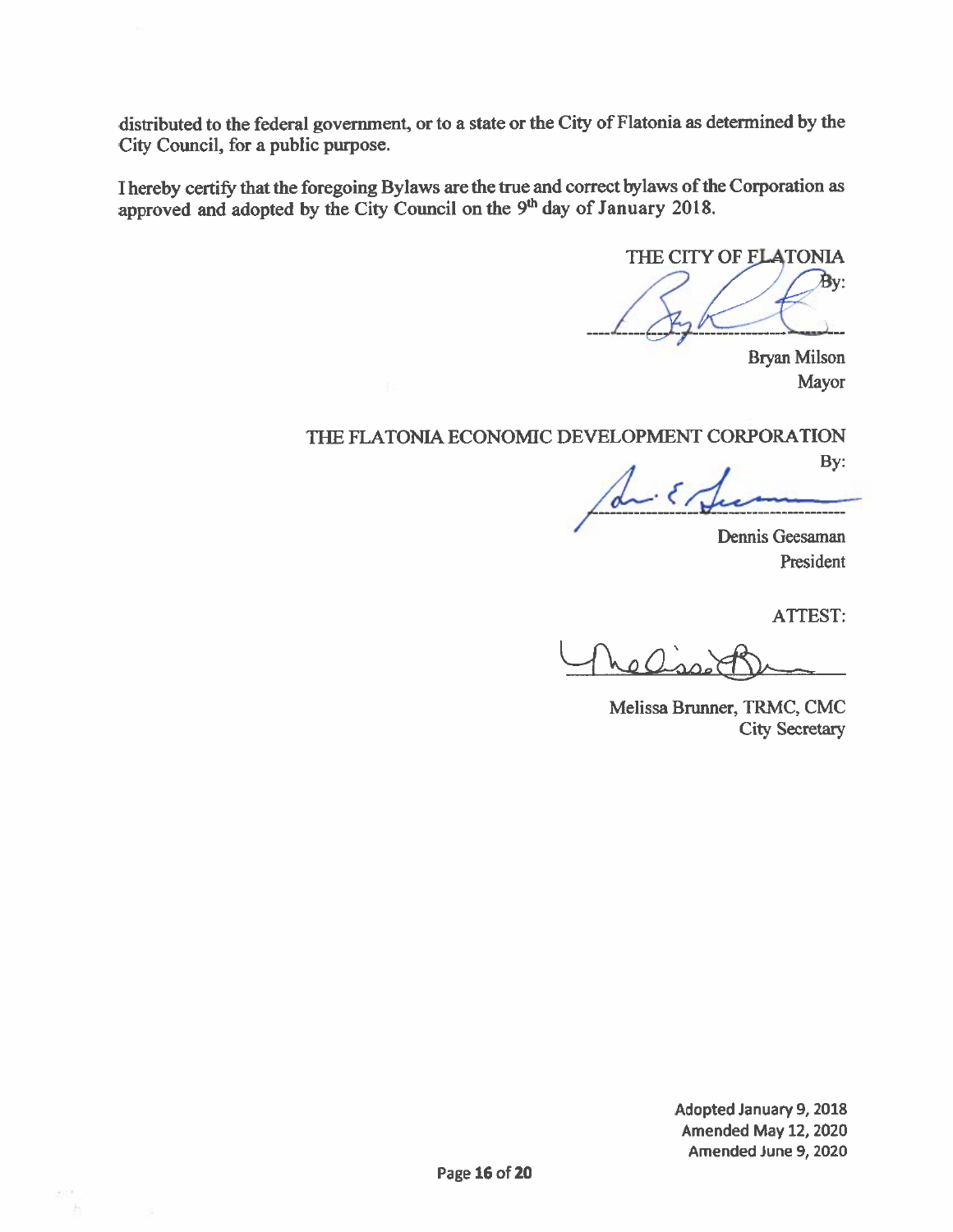### **Appendix A: Flatonia Economic Development Corporation Conflict of Interest Policy**

# **Article I Purpose**

The purpose of the conflict of interest policy is to protect this tax-exempt organization's (Corporation) interest when it is contemplating entering into a transaction or arrangement that might benefit the private interest of an officer or director of the Corporation's Board of Directors (Board) or might result in a possible excess benefit transaction. This policy is intended to supplement but not replace any applicable state and federal laws governing conflict of interest applicable to nonprofit and charitable organizations.

# **Article II Definitions**

#### 1. Interested Person.

Any director, principal officer, or member of a committee with governing board delegated powers, who has a direct or indirect financial interest, as defined in "Financial Interest," is an interested person.

#### 2. Financial Interest.

A person has a financial interest if the person has, directly or indirectly, through business, investment, or family:

- a. An ownership or investment interest in any entity with which the Corporation has a transaction or arrangement,
- b. A compensation arrangement with the Corporation or with any entity or individual with which the Corporation has a transaction or arrangement, or
- c. A potential ownership or investment interest in, or compensation arrangement with, any entity or individual with which the Corporation is negotiating a transaction or arrangement.

Compensation includes direct and indirect remuneration as well as gifts or favors that are not insubstantial.

A financial interest is not necessarily a conflict of interest. Under Article III, Section 2, a person who has a financial interest may have a conflict of interest only if the appropriate governing board or committee decides that a conflict of interest exists.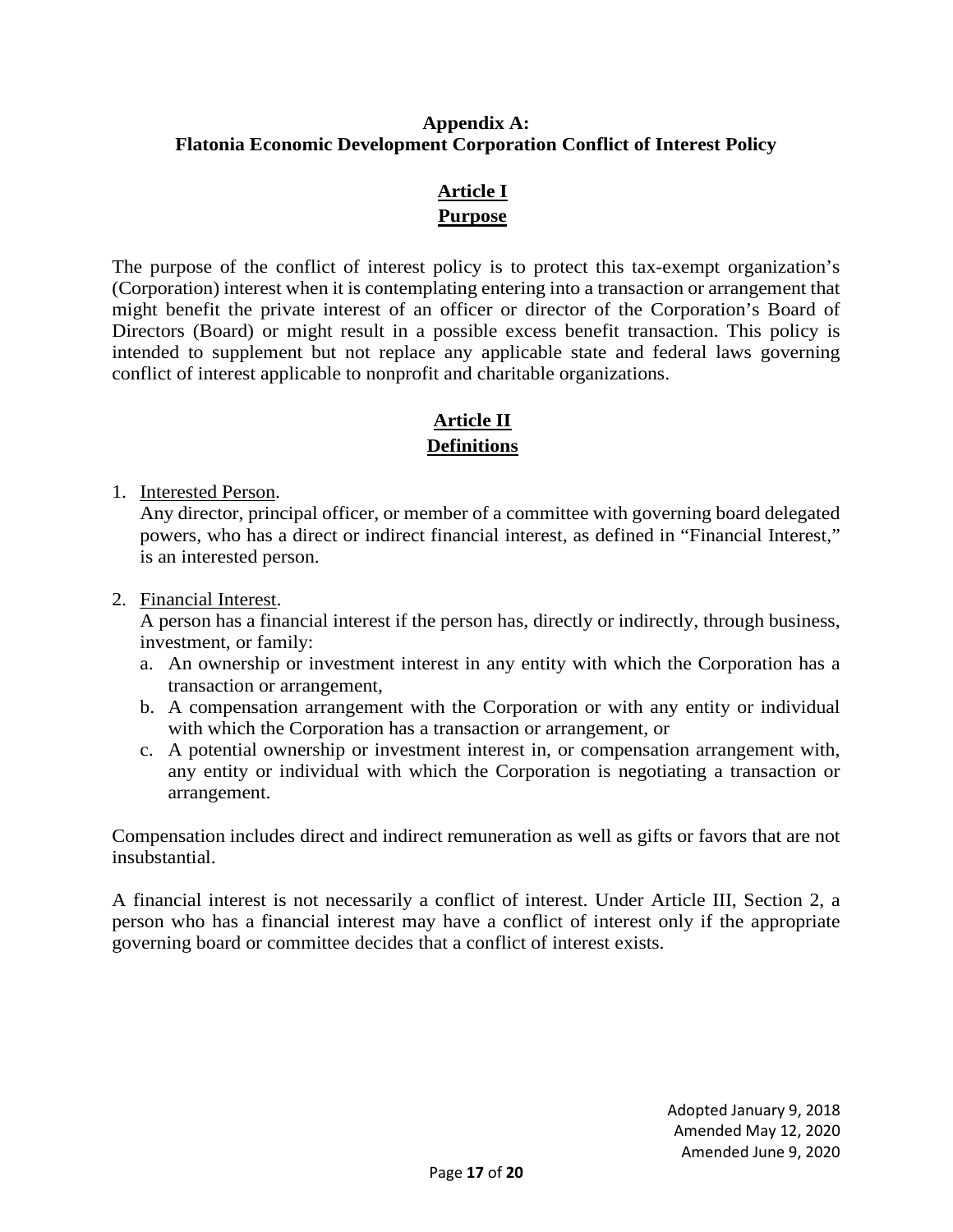# **Article III Procedures**

#### 1. Duty to Disclose.

In connection with any actual or possible conflict of interest, an interested person must disclose the existence of the financial interest and be given the opportunity to disclose all material facts to the directors and members of committees with governing board delegated powers considering the proposed transaction or arrangement.

#### 2. Determining Whether a Conflict of Interest Exists.

After disclosure of the financial interest and all material facts, and after any discussion with the interested person, he/she shall leave the governing board or committee meeting while the determination of a conflict of interest is discussed and voted upon. The remaining board or committee members shall decide if a conflict of interest exists.

#### 3. Procedures for Addressing the Conflict of Interest

- a. An interested person may make a presentation at the governing board or committee meeting, but after the presentation, he/she shall leave the meeting during the discussion of, and the vote on, the transaction or arrangement involving the possible conflict of interest.
- b. The Chairperson of the governing board or committee shall, if appropriate, appoint a disinterested person or committee to investigate alternatives to the proposed transaction or arrangement.
- c. After exercising due diligence, the governing board or committee shall determine whether the Corporation can obtain with reasonable efforts a more advantageous transaction or arrangement form a person or entity that would not give rise to a conflict of interest.
- d. If a more advantageous transaction or arrangement is not reasonably possible under circumstances not producing a conflict of interest, the governing board or committee shall determine by a majority vote of the disinterested directors whether the transaction or arrangement is in the Corporation's best interest, for its own benefit, and whether it is fair and reasonable. In conformity with the above determination, it shall make its decision as to whether to enter into the transaction or arrangement.

# 4. Violations of the Conflict of Interest Policy

- a. If the governing board or committee has reasonable cause to believe a member has failed to disclose actual or possible conflicts of interest, it shall inform the member of the basis for such belief and afford the member an opportunity to explain the alleged failure to disclose.
- b. If, after hearing the member's response and after making further investigation as warranted by the circumstances, the governing board or committee determines the member has failed to disclose an actual or possible conflict of interest, is shall take appropriate disciplinary and corrective action.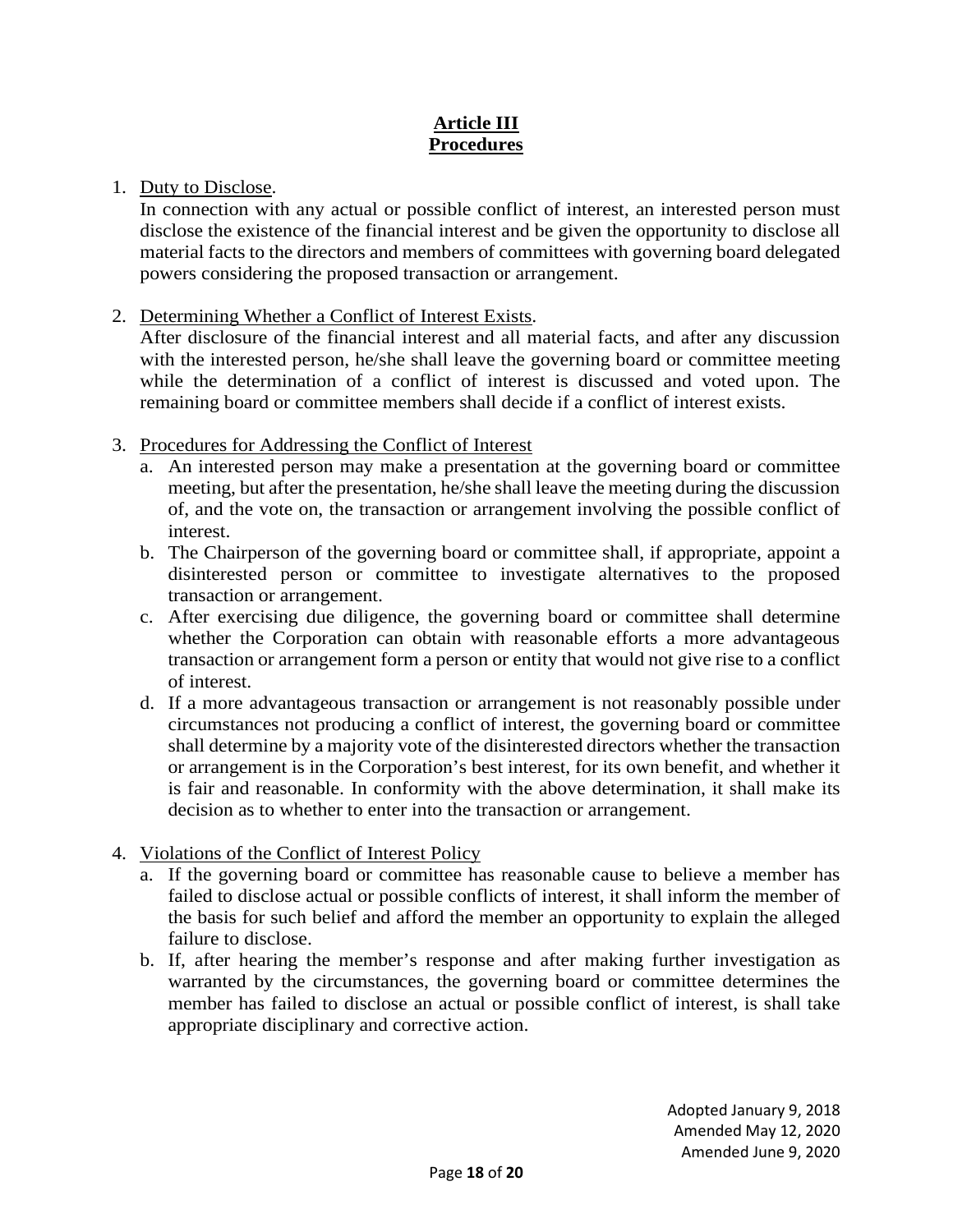### **Article IV Records of Proceedings**

The minutes of the governing board and all committees with board delegated powers shall contain:

- 1. The names of the persons who disclosed or otherwise were found to have a financial interest in connection with an actual or possible conflict of interest, the nature of the financial interest, any action taken to determine whether a conflict of interest was present, and the governing board's or committee's decision as to whether a conflict of interest in fact existed.
- 2. The names of the persons who were present for discussions and votes relating to the transaction or arrangement, the content of the discussion, including any alternatives to the proposed transaction or arrangement, and a record of any votes taken in connection with the proceedings.

# **Article V Compensation**

- 1. A voting member of the governing board who receives compensation, directly or indirectly, from the Corporation for services is precluded from voting on matters pertaining to that member's compensation.
- 2. A voting member of any committee whose jurisdiction includes compensation matters and who receives compensation, directly or indirectly, from the Corporation for services is precluded from voting on matters pertaining to that member's compensation.
- 3. No voting member of the governing board or any committee whose jurisdiction includes compensation matters and who receives compensation, directly or indirectly, from the Corporation, either individually or collectively, is prohibited from providing information to any committee regarding compensation.

# **Article VI Annual Statements**

Each director, principal officer and member of a committee with governing board delegated powers shall annually sign a statement which affirms such person:

- 1. Has received a copy of the conflicts of interest policy,
- 2. Has read and understands the policy,
- 3. Has agreed to comply with the policy, and understands the Corporation is charitable and in order to maintain its federal tax exemption, it must engage primarily in activities which accomplish one or more of its tax-exempt purposes.